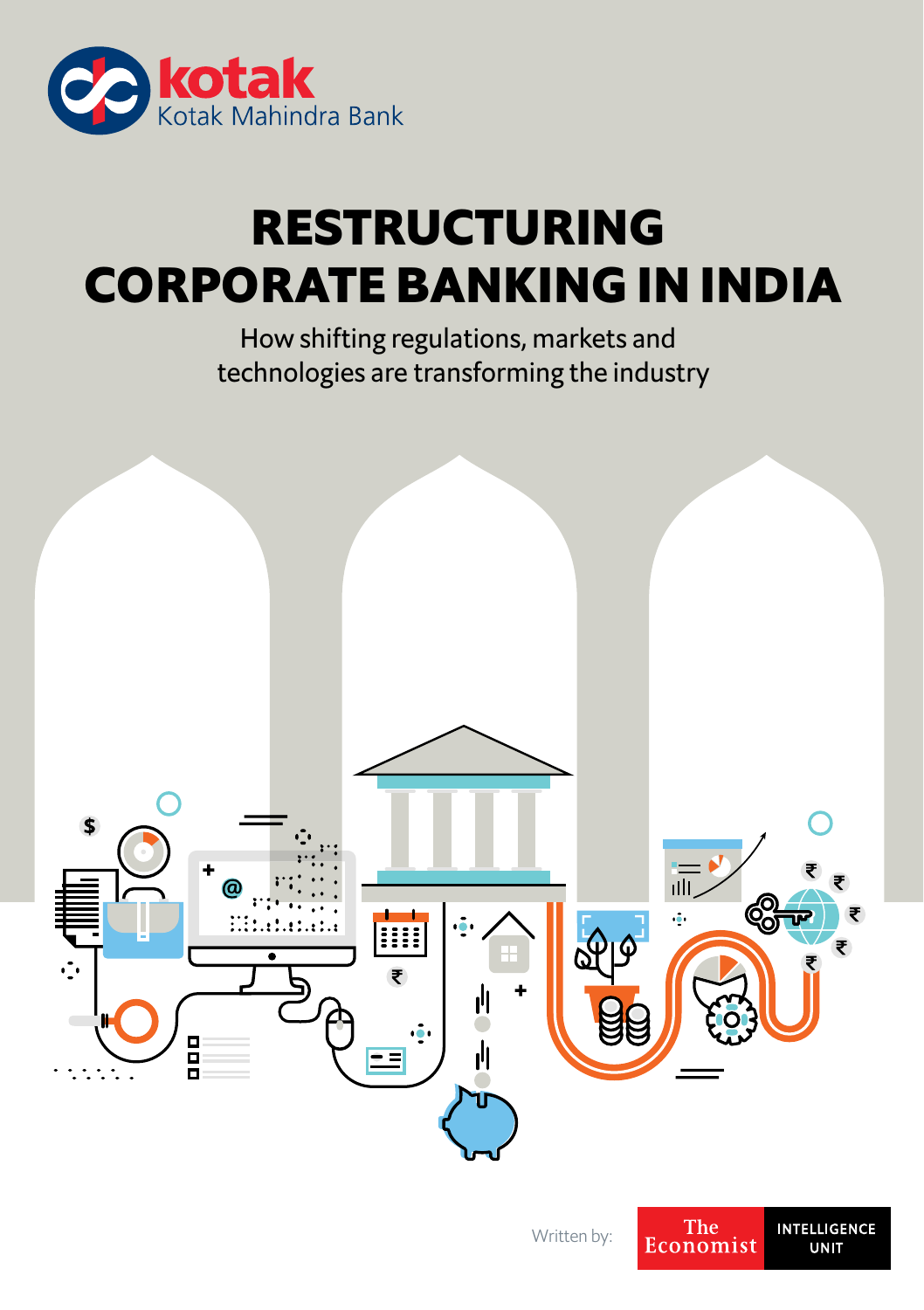

## **FOREWORD**

Corporate banking in India faces a number of existential issues today, with a majority of banks reporting dismal financial performance in the past couple of years. In fact, any bank CEO or consultant will tell you that banks want to increase the share of retail loans in their total advances. Coupled with the fact that deposits businesses already focus on the retail segment at most banks, does this mean that retail will be the mantra on both sides of the balance sheet?

While corporate banking has traditionally contributed 40-60% of the profits at most banks (and up to 80% for some foreign banks operating in India), the question is whether this is sustainable. What should corporate banks do? Do they need to reinvent themselves? Before we discuss how they should redesign, it is important to answer a key question: Why are we here today?

To my mind, there are four key reasons:

### **1. Risk Management**

Many corporate banks have failed to appreciate the fat-tail risks associated with this business and have poorly managed credit risks. They have taken unsustainable risk onto their balance sheets and derived too much comfort from being in the herd. They have failed to recognise that in their highly leveraged institutions, upside is limited to a small spread and downside is unlimited. The odds are heavily stacked against their businesses.

That banks have been reporting non-performing assets (NPAs) of 5-10% tells you how reckless they have been on credit risks. Instead of lending to well-structured projects with sponsors taking on equity risks, banks have unknowingly taken on these risks themselves, without any sector expertise or project-finance assessment skills. Concentration risks have also been inadequately managed. Loose covenants have definitely been an issue as well, and have resulted in higher losses on default. The fact is that in India, until the recent rollout of Insolvency & Bankruptcy Code (IB) laws, the balance of power was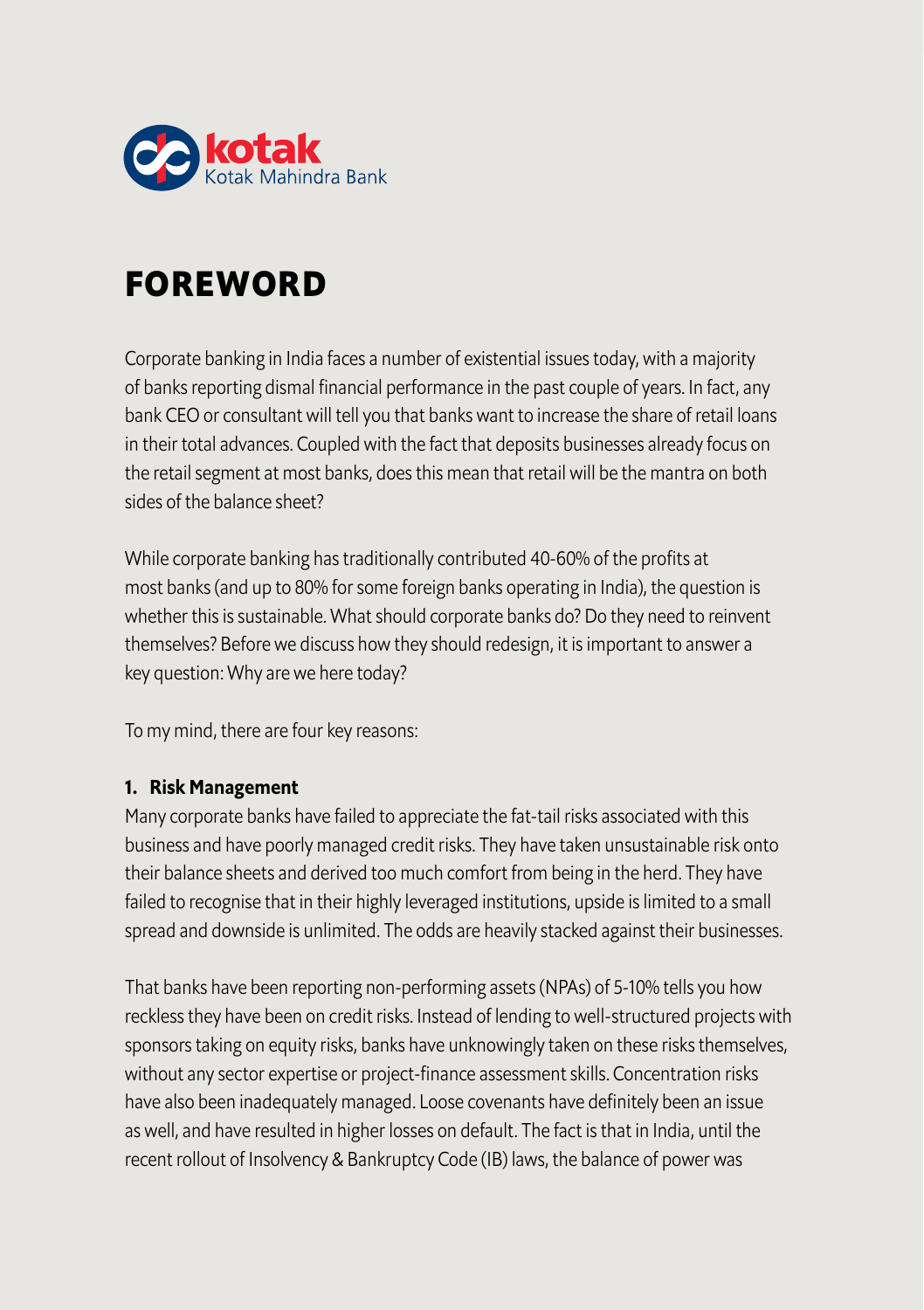with borrowers, and any resolution or recovery against non-performing loans was unreasonably delayed.

Also, most banks have failed to recognise their reality after the initial problems in the loan books cropped up. In an ideal world, corporate banks would quickly recognise the problem, find a resolution, take a haircut to make the debt sustainable, and move on. Instead, they have tended to evergreen these loans, aided by multiple schemes that helped them kick the can down the road.

### **2. Capital Sensitivity:**

Unlike retail banking, where capital allocation is more homogeneous, attention to capital allocation is critical in corporate banking. However, most corporate banks have failed to focus on the capital allocated, as well as the return on it. Many have focused on offering clients balance sheet capabilities as a primary or sole proposition. This comes with high capital costs, while the relatively low spreads in this business result in a poor return on equity (ROE). And since capital requirements are linked to loan ratings as well as the product, one would expect banks to be highly conscious of their risk-weighted assets and the commensurate capital deployed.

However, markets today show that banks do not understand capital intensity or price their loans accordingly. It is quite common to see banks quote 'competitive fees' on nonfund based businesses like guarantees or letters of credit. Many of them pride themselves on higher fee income, but these fees are often capital intensive, and current market prices are illustrative of the lack of understanding of this intensity. This low sensitivity to capital allocation has resulted in poor ROE and shareholder returns.

### **3. Pricing:**

The natural follow-through of the two points above is a note on pricing practices. High levels of mispricing prevail in the current market. While unsustainable risks can never be perfectly priced, corporate bankers must learn to price loans while keeping credit risks as well as the capital allocated in mind. It is important for corporate banks to follow a risk-adjusted return on capital (RAROC) model. Had they done so, their balance sheets and loan books might well be in far better shape today.

India's banking market today has lower competition and fewer active players because of the constraints faced by many corporate banks. Normally, this would result in active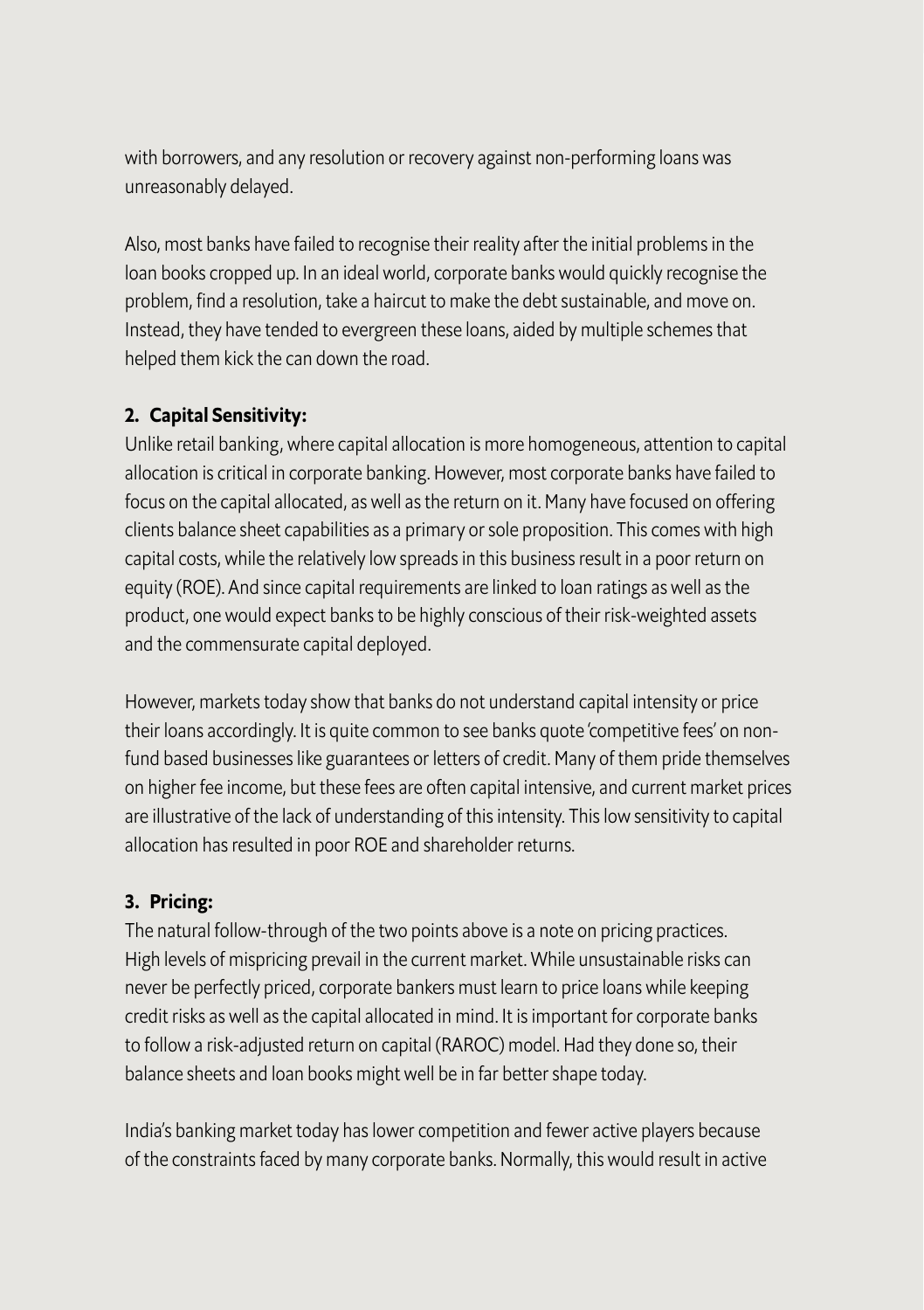banks having pricing power, but that hardly seems to be the case. Credit spreads have continuously been shrinking, and low-rated borrowers are now priced quite close to higher-rated ones. Loan pricing must become more rational; otherwise, ROE at corporate banks will continue to plummet.

### **4. Technology:**

Retail banking has so far been the focus of technology upgrades in most banks, and corporate banks have lagged on this front. This is unsustainable. Client executives who deal with corporate banks will demand the same level of service and technology that they receive as retail customers. Also important is how corporate banks will adopt new technologies like API banking, Blockchain, Artificial Intelligence and advanced analytics to better serve their customers, improve efficiencies or manage risk. These technologies, and others, have varied applications in the corporate banking world, but not many banks have invested in them so far.

To summarize, all four of these areas need significant introspection. Risk, capital and pricing must be central to decisions, and this requires a significant change in mindset. Banks must focus on improving non-risk-based revenue to improve ROE and RAROC. Equally important, they need to get far more institutionalised and business-process driven. They will need to move up the curve on digital and technology capabilities, and must reinvent their payment products to meet changing paradigms. The development of bond markets will require banks to acquire capabilities to move from an 'originate for storage' model to an 'originate to sell' model.

While corporate banks have under-delivered in recent years, the opportunity for the few that can get their act together is phenomenal. India's retail lending market is concentrated in the hands of a few banks and non-banking financial companies (NBFCs), and the growth opportunities there are only organic. The corporate credit segment (including small and medium-sized enterprises) is extremely distributed. Consolidation in the hands of a few players implies a tremendous market-share opportunity for successful banks.

This is the rationale for corporate banks to make this transition. Some will succeed but there will, of course, be casualties. This will lead to a degree of industry consolidation, consequently making competition more rational. On the other hand, it will also mean that only top performers will create disproportionate value.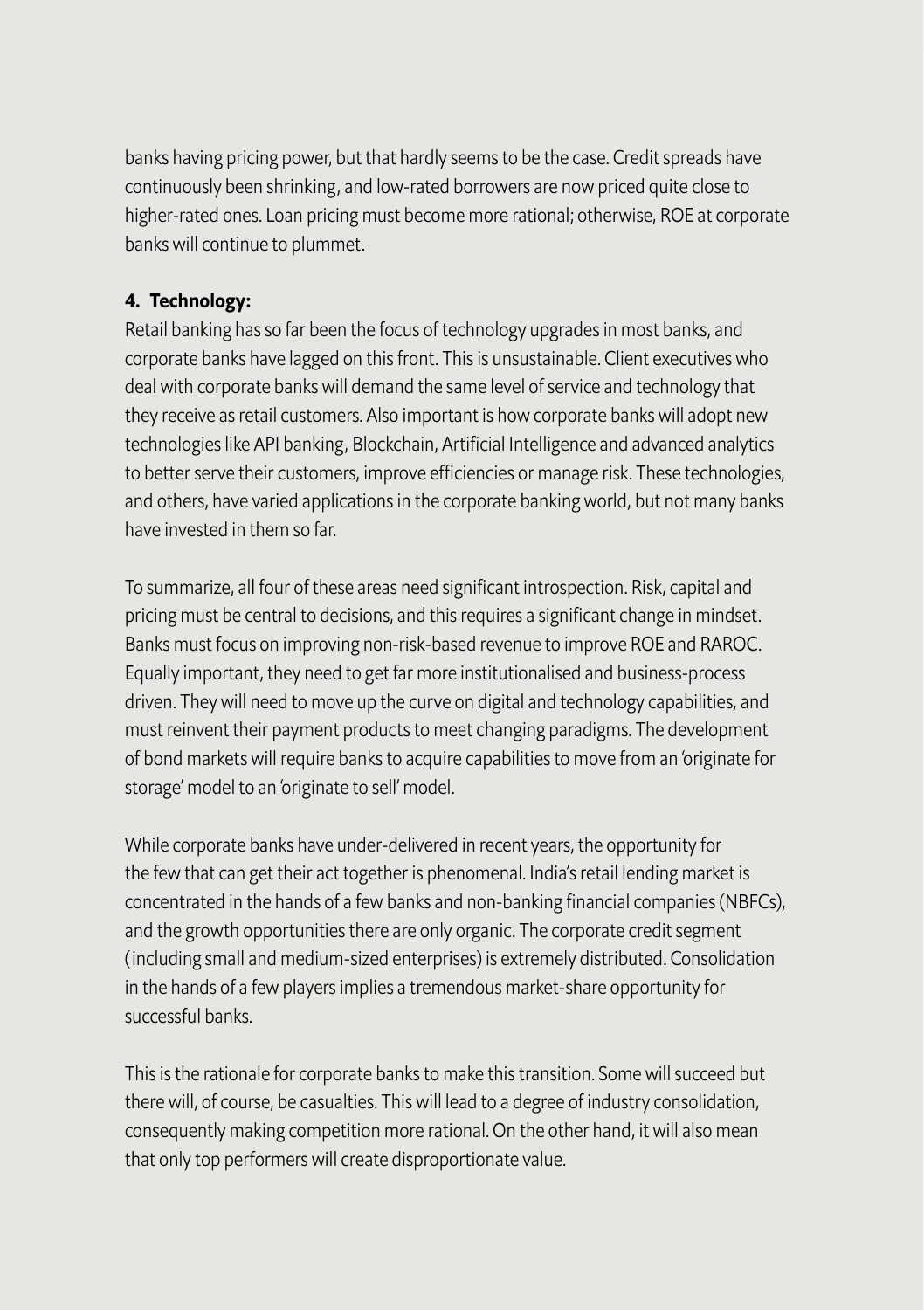The issues described above have prompted us to get a few experts together to tell us what the future of corporate banks will look like. These experts—consultants, regulators and academicians—have been curated by the Economist Intelligence Unit (EIU) and represent some of the best knowledge in the field. The following articles tell us exactly what India's corporate banks must do to make the best of opportunities that lie ahead.

I would like to thank each of our contributors, as well as the EIU, for their time and efforts in authoring and producing this report. I hope that you, the reader, will enjoy their essays and benefit from the perspective that they offer.

### **KVS Manian**

President – Corporate, Institutional & Investment Banking Kotak Mahindra Bank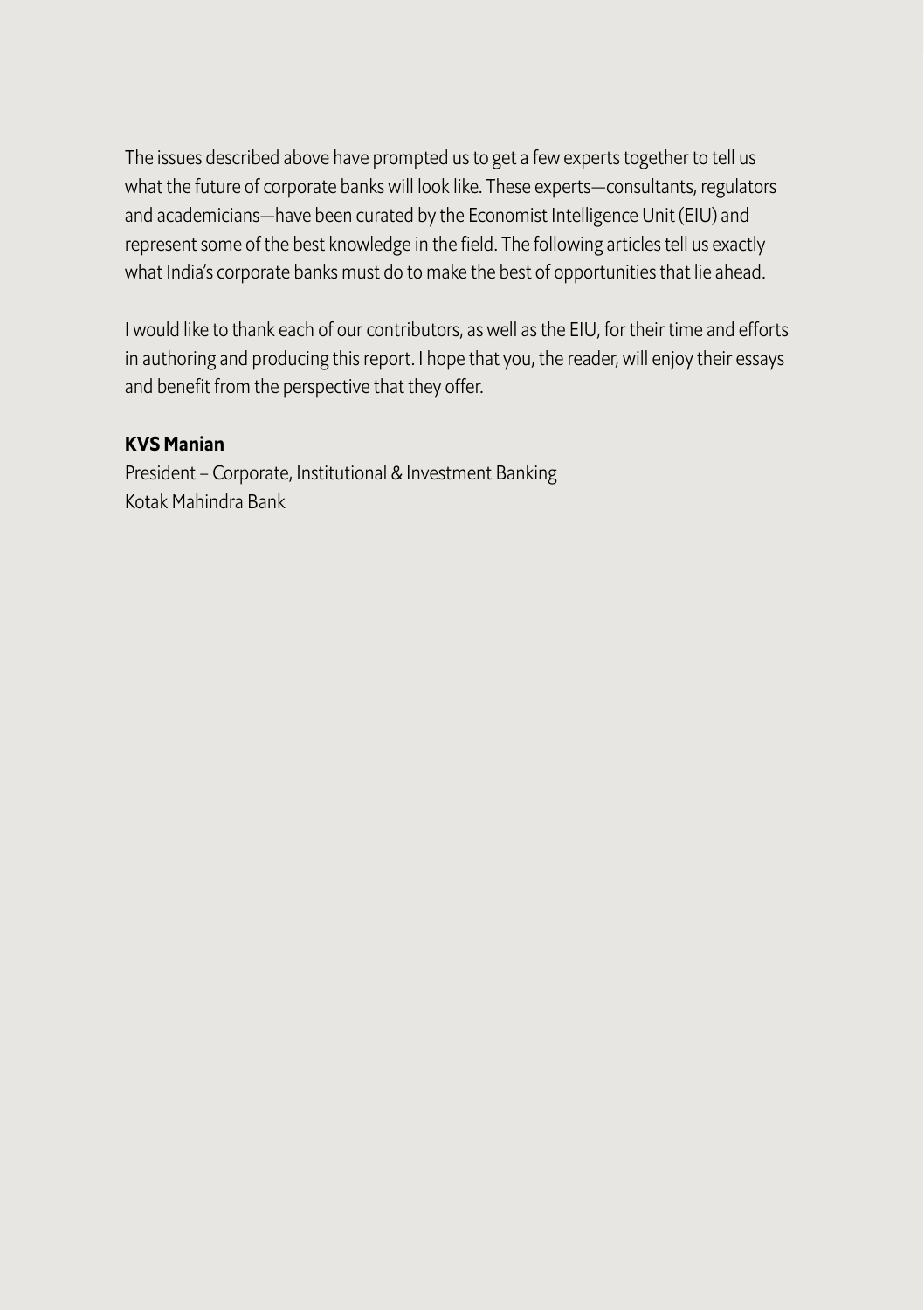## **TABLE OF CONTENTS**

### **Introduction: Remodeling India's corporate banking sector**

*By Partha Ray, professor at the Indian Institute of Management (IIMCal), Calcutta, and former director in the department of economic and policy research at the Reserve Bank of India, Mumbai*

**1. Changing business models in India's corporate banking sector**

*By Thomas Olsen and Saurabh Trehan, partners at Bain & Company in Singapore and Mumbai respectively, and Rakesh Pozhath, manager in financial services and information technology at Bain & Company, Bengaluru*

 India's corporate banking sector is still in its infancy in terms of product and service offerings compared with developed economies. However, the increasing globalisation of Indian companies along with robust corporate and GDP growth is forcing rapid sophistication.

## **2. The data tsunami: Riding the wave in India's corporate banking sector**

*By Joydeep Sengupta and Renny Thomas, senior partner at McKinsey & Company, Singapore and Mumbai respectively*

 Corporate banks in India are finally catching up to their retail counterparts in terms of capturing data, analysing it and leveraging the insights to create digital solutions. Strategic use of data can be beneficial to improving corporate banks' competitiveness, use of capital and overall operations.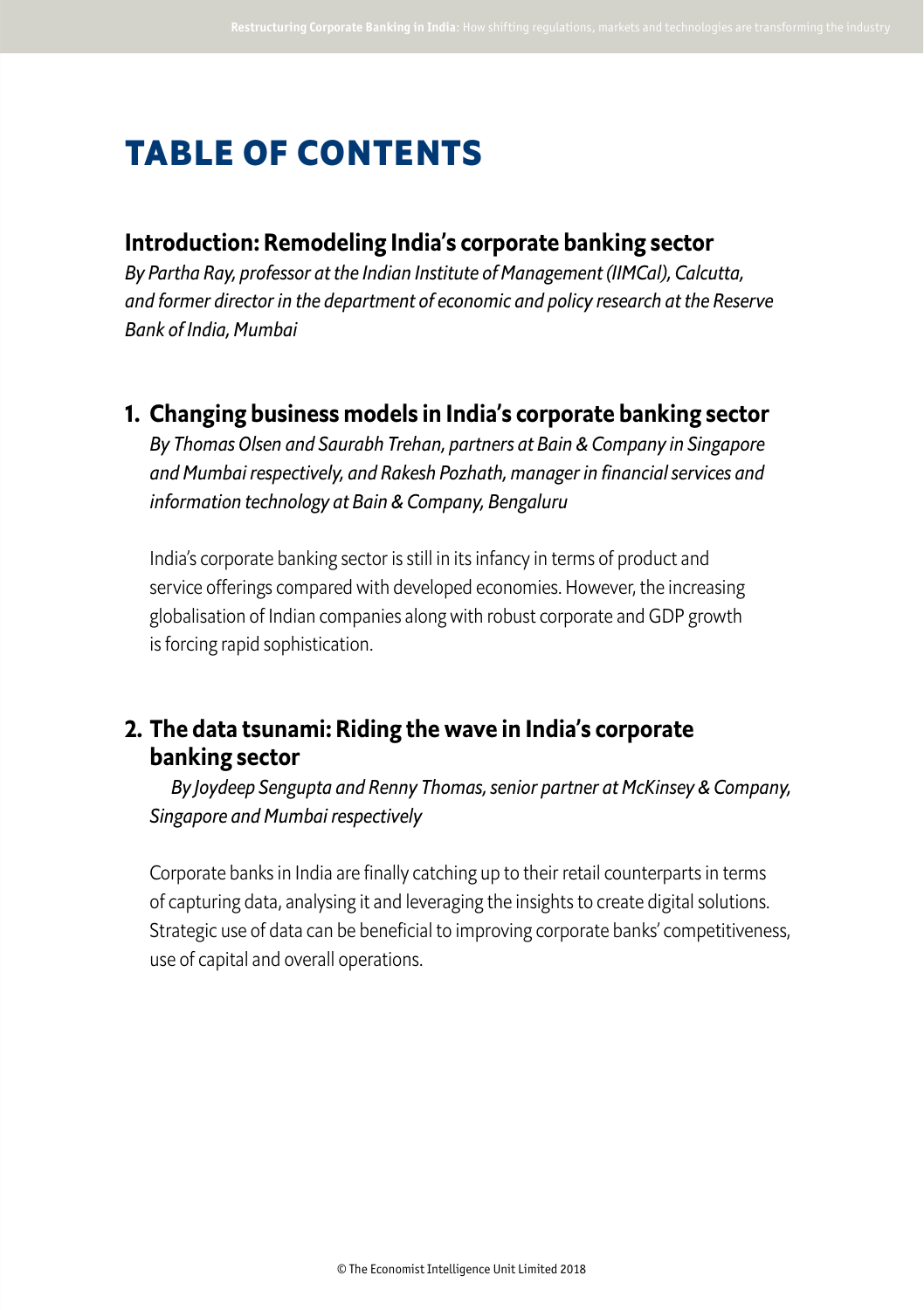### **3. Loans, commercial paper, and bonds: India's corporates diversify how they borrow**

*By Saurabh Batra, director of treasury and advisory at EY, Gurgaon* 

 As India's corporates seek to streamline the time and cost it takes to obtain corporate loans, they are increasingly taking advantage of lending opportunities in India's debt capital market.

## **4. The new payments competition in India: Digital boosts speed and efciency**

*By Devie Mohan, co-founder and CEO of Burnmark, London* 

 Corporates and business leaders have come to expect the same level of payments services in their business lives that they see in their personal lives. To deliver the solutions their customers now demand, corporate banks face a growing need to innovate and partner with financial technology firms (fintechs).

## **5. From simple to sophisticated: Changes in the lending strategies of India's corporate banks**

*An interview with Nilesh Shrivastava, head of investments, International Finance Corporation, New Delhi* 

 India's corporate banking sector has been transforming for many years, but recent dynamics have accelerated the pace of change. What is the unique environment in which Indian corporate banks are operating and what does this mean for the market?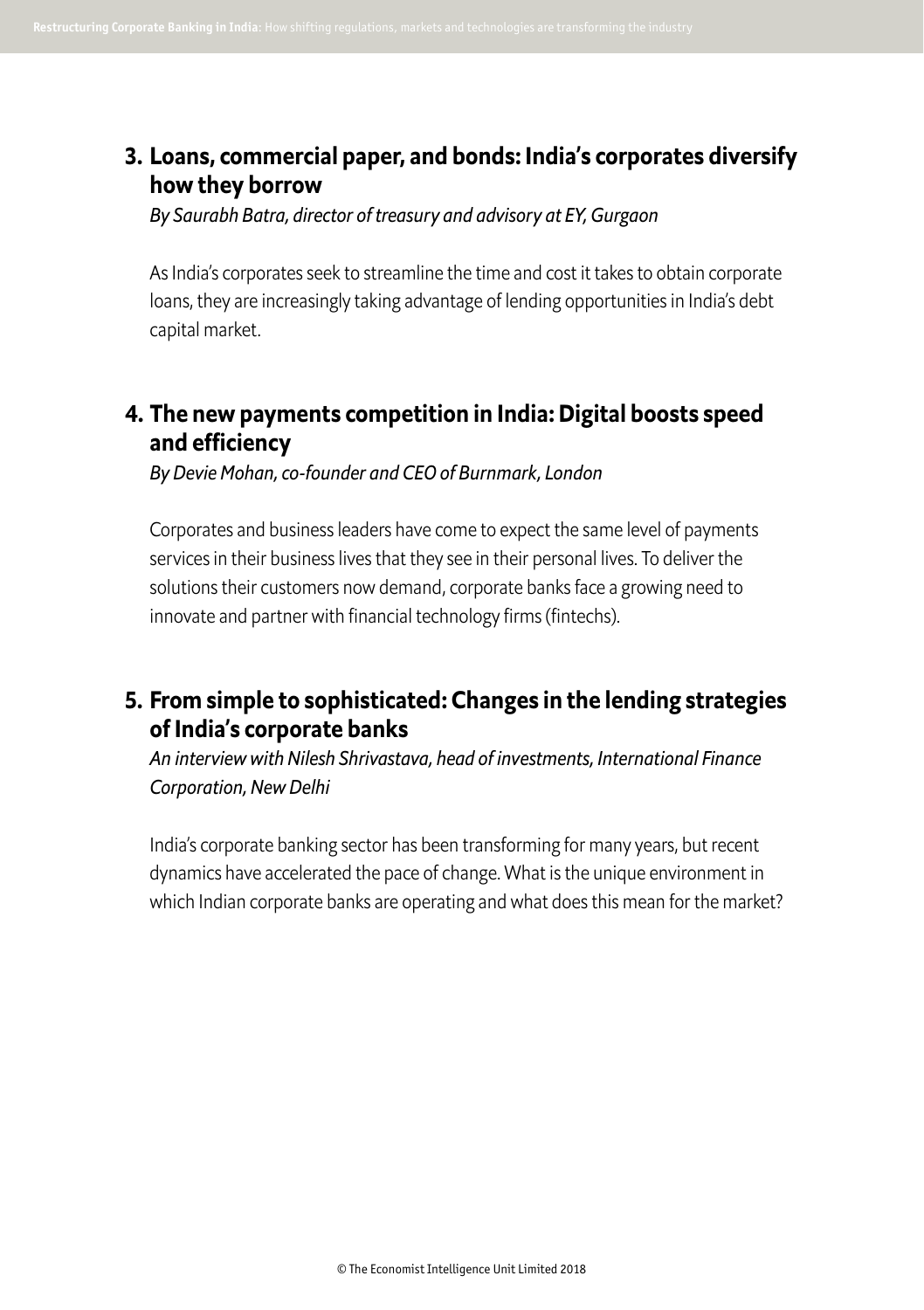## **REMODELING INDIA'S CORPORATE BANKING SECTOR:**  A MACROECONOMIC OVERVIEW

The following is taken from an interview conducted by The EIU with Partha Ray, professor at the Indian Institute of Management (IIMCal), Calcutta and former director in the Department of Economic and Policy Research at the Reserve Bank of India, Mumbai. Mr Ray has also served as adviser to the executive director of the International Monetary Fund, Washington, DC. The interview took place on February 15, 2018.



Before having a discussion of India's corporate banking sector, it is important to consider the salient features of the economy. India's corporate banking sector has been going through a significant restructuring over the past five years. On one hand, state banks are working to improve their balance sheets after accumulating a large amount of non-performing loans (NPLs). On the other hand, Basel-III requirements have raised the minimum capital requirements for banks. As a result, it has become more costly for corporate banks to lend at the same time that the country's growth requires capital to fuel it.

This structural tightening in the market has forced many corporate banks to examine their business models and look to other countries for lessons learned. For example, compared to say the US, India does not have a fully open capital account. The capital account is partly closed in that there are restrictions on foreign ownership of bonds.

One result of this is that debt securities that are issued by Indian corporates and banks are overwhelmingly held by domestic institutional investors, and another consequence is that domestic corporate bond markets are underdeveloped by a number of measures.

India's high non-performing loans (NPLs) have also been a large and growing problem. In the wake of the global financial crisis (GFC) of 2009, the NPLs amounted to just 2.3%

1 https://www.ceicdata.com/en/indicator/india/non-performing-loans-ratio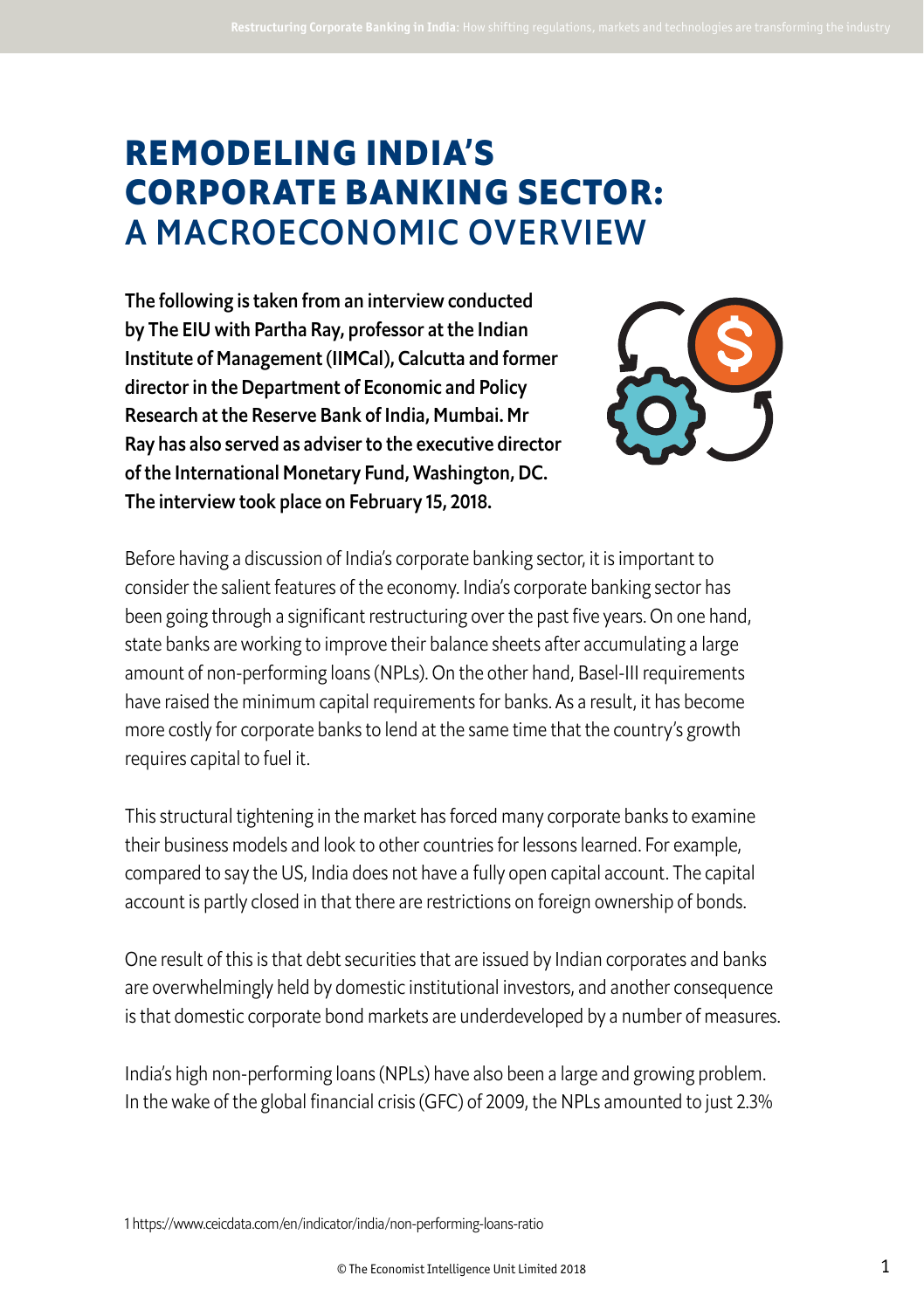of the banks' gross loans<sup>1</sup>. Currently, the NPL ratio is a little over 10%; it is expected to rise to over 11% by September this year.

The reasons for the problem are many. In the wake of the GFC, the RBI took a tolerant view of growing NPLs as a part of its policy response. This was at a time that a downturn in commodity prices damaged profitability in a number of important sectors such as steel. Meanwhile, leveraged companies that were involved in public-private partnerships promoted by the government were hurt by the general sluggishness of the economy. NPLs in these areas grew sharply. There have also been corporate governance issues at some of the public-sector banks.

The authorities are taking steps to deal with the NPL problem. The RBI has introduced new and stricter rules governing the classification of loans. In the short-term, these rules will boost NPLs. However, the true size of the NPL problem will become much clearer. The Indian government announced the injection of Rs880bn (US\$14bn) in new capital into 20 public-sector banks before the end of March 2018. More recently, in July, it said it will inject Rs135bn (US\$2 billion) more into six public-sector banks so that they can meet capital requirements and extend loan growth.

At the same time, the government and its agencies, such as the National Payments Corporation of India, are encouraging digitisation of financial services in general and payments in particular. This was one of the key objectives of demonetisation—the removal from circulation of large denomination banknotes worth around 86% of the currency in circulation—in early November 2016.

In part because of the sizes of India's population and economy, these are enormous programmes in a global context. They also involve a wide range of Indian actors—the government of India, its agencies, fintechs and the banks themselves. To the extent that foreigners are involved, it is through their ownership of some of the banking system and through the arrival of global technology players such as Google and WhatsApp.

As a result of this and the unique history and nature of India's economy and financial system mean, it will be very difficult for the banks to adopt "turnkey" business models that have been developed in other markets such as North America or Europe. What is certain to happen though, is that the corporate sector will evolve and rapidly to better serve its customers.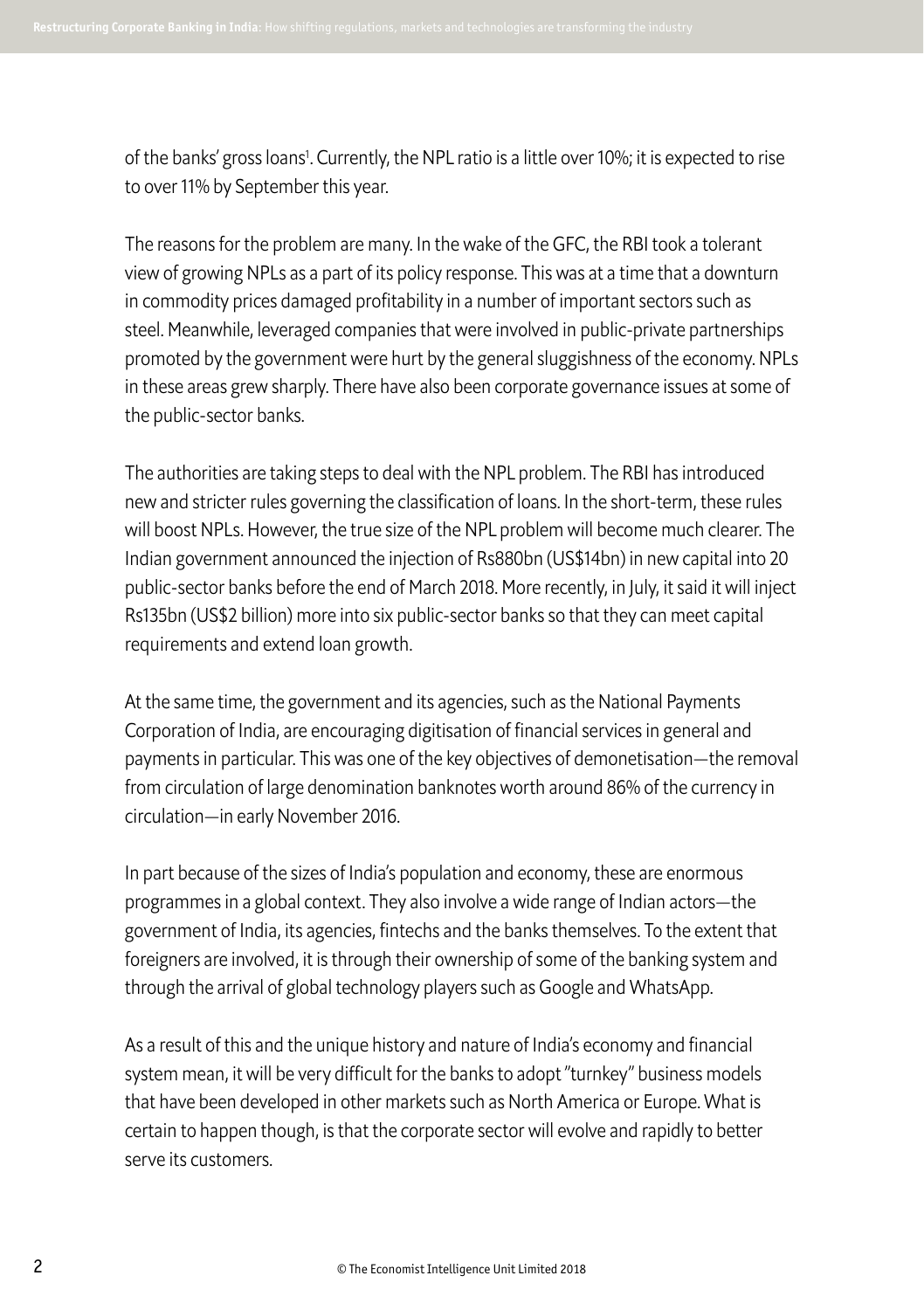## **CHANGING BUSINESS MODELS IN INDIA'S CORPORATE BANKING SECTOR:** RISING SOPHISTICATION AND GLOBALISATION

India's corporate banking sector is still in its infancy in terms of product and service offerings compared with developed economies. However, the increasing globalisation of Indian companies, along with robust corporate and GDP growth, is forcing rapid sophistication. As India's corporate banks develop, their business models will evolve in ways similar to their international peers while maintaining their unique characteristics that reflect the Indian market.



*By Thomas Olsen, Saurabh Trehan and Rakesh Pozhath at Bain & Company. Mr Olsen is a partner based in Singapore, while Mr Trehan is a partner based in Mumbai and Mr Pozhath is a manager specialised in financial services and information technology based in Bengaluru.* 

## **The opportunity for change**

India's corporate banking sector is a growth market. Industry revenue in India currently stands at approximately US\$32bn and is projected to grow by around 8% over the next five years, to over US\$46bn.<sup>2</sup>

However, this potential growth is being challenged, particularly by India's high share of non-performing assets (NPAs), which comprise about 10% of gross lending. This stands in comparison to other major emerging economies like China, with NPAs of approximately 2%, or Brazil, with around 4%.<sup>3</sup>

2 Business Standard, "Statsguru: Future of Banking in India", November 13th 2017, http://www.business-standard.com/ article/finance/statsguru-future-of-banking-in-india-117111300023\_1.html

3 The World Bank, 2017, https://data.worldbank.org/indicator/FB.AST.NPER.ZS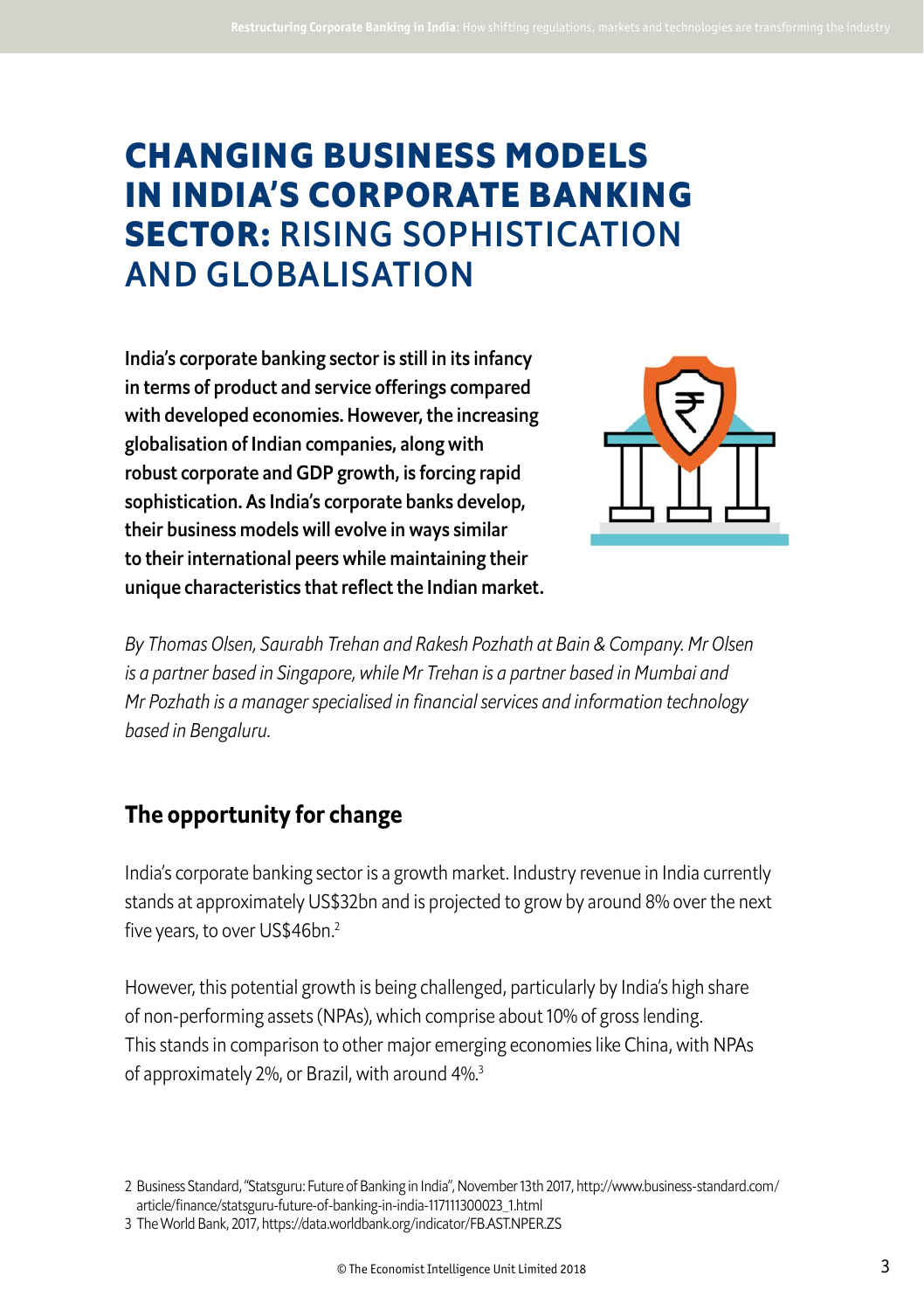This NPA crisis can be attributed to several factors, including poor lending practices. As noted by the IMF<sup>4</sup>, some banks have experienced deterioration in asset quality and low profitability, while their capital positions may remain insufficient to support higher credit growth. The debt servicing ability of the Indian corporate banking sector has also been afected by the increased cost of financing, inadequate provisioning and compressed margins.

As a result, corporate banks have a limited ability to lend, further exacerbating existing funding gaps in many parts of the market, particularly in the small and medium-sized enterprise (SME) sector. In India, SMEs contributed just 29% of GDP in 2016, compared with over half of the GDP in the EU, in part because of a significant funding gap that is estimated to be about 10% of GDP<sup>5</sup> and around 60% of SME funding demand. This is significantly higher than developed markets like the US (approximately 3%) and France (approximately 6-8%)<sup>6</sup> .

In the meantime, large corporates in India continue to be heavily reliant upon corporate banks for funding, as the corporate bond market remains underdeveloped. Traditionally, most bond issuances have been small, private placements held to maturity by passive investors, thus limiting the growth of a secondary market. There has also been extensive crowding out by public entities; government paper dominates the market.

Although restrictions on institutional investors, particularly on foreign participation within the market, have lessened, there are other obstacles ranging from the lack of a robust benchmark interest rate to the inadequate availability of derivative products that investors can use to hedge.

As a result, outstanding corporate bonds in India are worth only around 18% of India's GDP and 60% of wholesale banking credit outstanding. In comparison, the US's outstanding corporate bonds are valued at half its GDP and more than twofold of wholesale banking credit outstanding (including commercial/industrial and commercial real-estate loans).<sup>7</sup>

In the absence of a robust debt market, India's corporate banks lack sufficient capital to develop key services such as transaction banking. Transaction banking comprises only

<sup>4</sup> IMF, "India: Financial Sector Assessment Program", January 2018, https://www.imf.org/en/Publications/CR/

Issues/2018/01/19/India-Financial-Sector-Assessment-Program-Detailed-Assessment-of-Observance-of-the-Basel-45542 5 SME Finance Forum, www.smefinanceforum.org

<sup>6</sup> Vox EU, "Estimating the financing gap of small and medium-sized enterprises", August 21st 2015, https://voxeu.org/ article/estimating-financing-gap-small-and-medium-sized-enterprises

<sup>7</sup> Bain analysis on SEBI and SIFMA data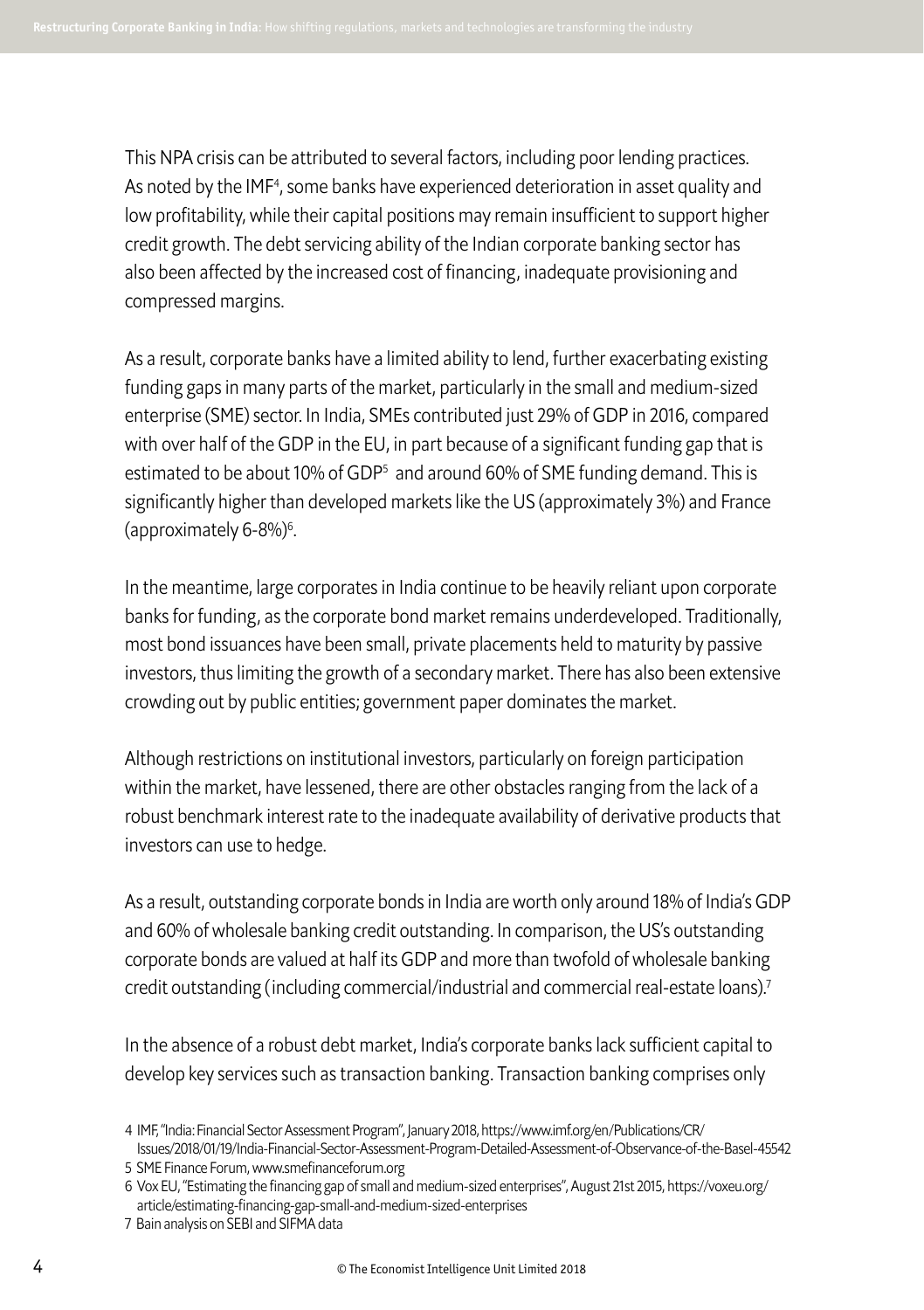

Historically underdeveloped corporate bond market, with significant headroom to grow (%)



approximately 30% of the Indian corporate banking revenue pool, as opposed to the global average of over 35%.

Regulation has also slowed the development of services such as supply-chain financing. Due to India's high fraud rates and the difficulties associated with obtaining offshore resources, trade finance still largely consists of traditional trade instruments such as letters of credit and guarantees. Globally, trade finance is trending towards open account transactions.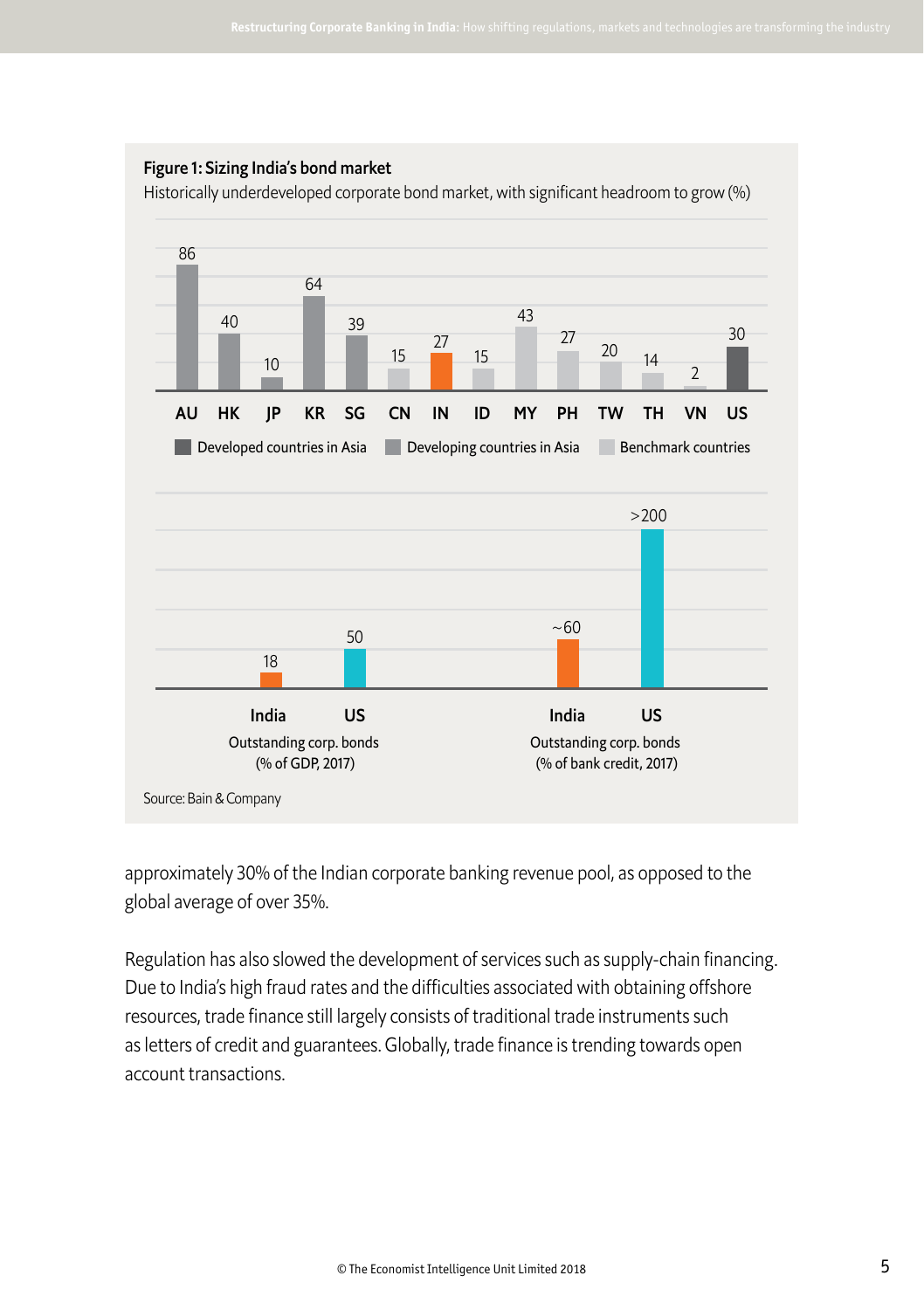## **Confronting the NPA crisis**

There have been concerted eforts to tackle the NPA crisis in India. The amendment to the Banking Regulation Act, allowing regulatory oversight of large defaulters, and the introduction of the Insolvency and Bankruptcy Code are major welcome changes. Regulations that prevent small public sector undertaking (PSU) banks that lack the necessary expertise from participating in consortium lending and a January 2018 directive that instructs consortiums to have at least a 10% share in the financing are also introducing more discipline into the lending market.

The establishment of the Public Credit Registry, which contains all major credit transactions, will help banks to recognise potential NPAs in the future. These changes will afect the way banks identify and resolve stressed assets, and potentially reduce the risk associated with corporate lending to allow banks to expand their portfolios.

## **Creating liquidity**

The creation of a liquid and effective debt capital market is key to the evolution of India's corporate banking sector. The pool of investment-grade issuers needs to be expanded and entry barriers reduced for lower-rated corporates. Corporates need to be incentivised to turn to the bond market to meet their funding needs, while a robust corporate conflict resolution mechanism will go a long way in building investor confidence. These actions would free up banking capital to be invested in SMEs and other channels with higher risk and return.

Regulatory pushes, like partial credit enhancement (PCE), allowing repurchase agreements and the Reserve Bank of India (RBI, the central bank) placing limits on loan exposures, are advancing this process. For example, directives issued in June 2017 on higher provisioning and capital norms for loans above the normally permitted lending limit and PCE allow smaller corporates with lower bond ratings greater access to more investors. India's Security and Exchange Board (SEBI) is also considering making it mandatory for large companies to raise about 25% of their financing needs in the bond market. The scope may later extend even to smaller companies.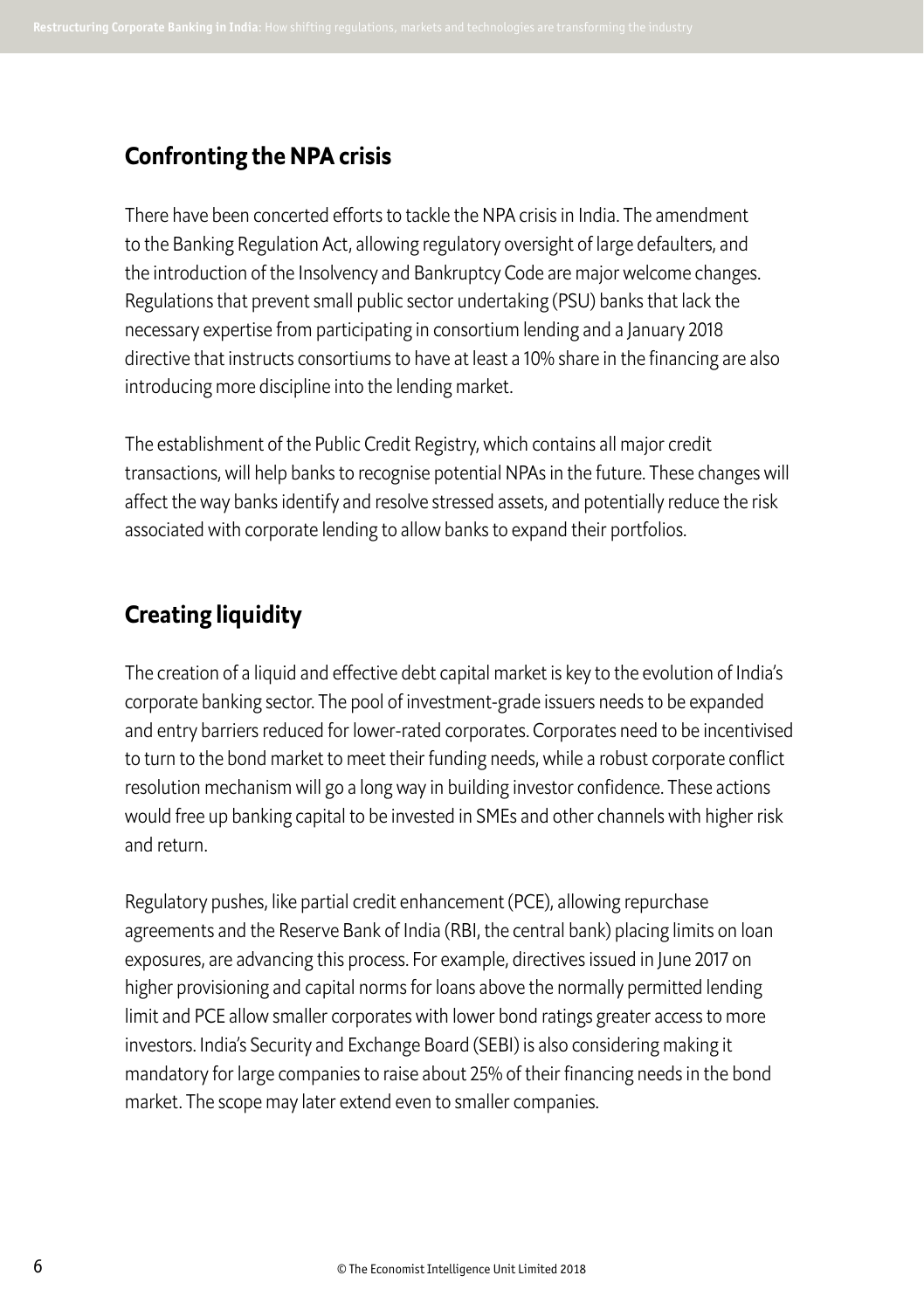Government actions should focus on increasing demand for riskier bonds. By allowing insurance and pension funds to invest in corporate bonds that are A rated, below the currently allowed AA bonds, it will increase diversification of investment for these companies.

According to a rating agency, ICRA, AAA and AA rated bonds account for more than 80% of bond issuances. The top ten issuers account for nearly 40% of issuance. Relaxing these regulations will help to ensure a deepening of the bond market and allow mid-cap firms to begin tapping into debt capital markets for their financing needs.

## **The future for corporate banks**

The dissipation of the NPA crisis will lead to dramatic consolidation within the corporate banking market. The government is already revisiting the recommendations of the Narasimham Committee, which outlines the formation of a three-tiered banking system comprised of three large international banks, eight to ten medium-sized national banks and numerous smaller banks. Only five to seven public banks, those with the strongest balance sheets and deepest market knowledge, are likely to emerge as leaders in corporate lending and project finance.

Smaller banks can then focus on SMEs. Similar consolidation is expected to take place in the private banking sector, thereby transforming the currently fragmented banking landscape.

Besides consolidation, specialisation of corporate banks is likely. This is reflected by the emergence of small finance banks and the recent RBI proposal released on April 2017, for wholesale long-term finance banks, with the latter being focused on long-term, high-value funding primarily for infrastructure projects.

Simultaneously, there will be opportunities for the big, incumbent banks to leverage their client relationships to progress from balance-sheet providers to full service providers, ofering the full gamut of corporate lending, transaction banking, and capital markets products and services.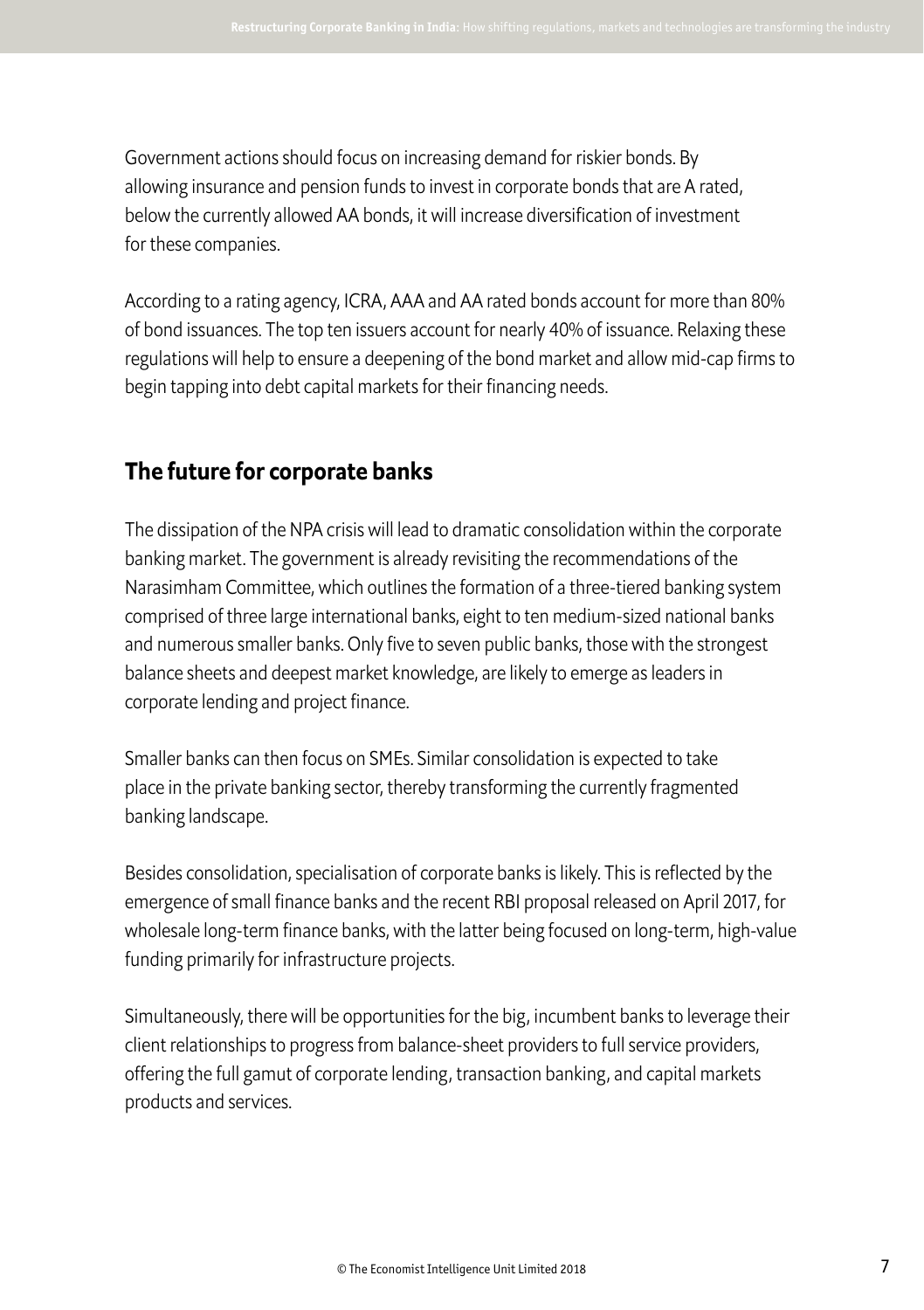Growth is expected in the debt capital markets as well, aided by the opening up of both supply and demand channels. High- and medium-rated corporates will borrow more from the market, driving growth in total corporate bonds outstanding to more than 20% over the next five years. This is expected to outpace the growth of the wholesale banking credit market (10% compound annual growth rate), and equal or exceed it in the next five to seven years.

Finally, rapid digitalisation across value chains will transform transaction banking. A number of mature off-the-shelf technology solutions for trade finance, supply-chain finance and cash management can drive automation and create a more seamless customer experience. Advanced analytics will change corporate lenders' interpretation of credit risk and lead to efficient, algorithmic loan pricing. Distributed ledger technology (blockchain) can revolutionise transaction banking, especially cross-border payments and international trade.

Fintechs will help drive this as they improve domestic and cross-border payments and liquidity management services. Although the number of fintechs in India is currently small relative to the scale seen in countries like China, the US and the UK, they are rapidly growing in importance. It is estimated that India has more than 1,200 fintech players, with about two-thirds of them emerging in the past three years. They are small, with a median workforce of just 14.8 Most fintechs are focused on payments, e-wallets and gateways, leaving the non-payments space, which is most relevant to corporate banking, with quite a bit of headroom.

Taken together, these combined opportunities for growth in India's corporate banking industry— deepened markets, improved regulations and technological advances—signal a future of rapid evolution and maturity. These changes will strengthen the sector's ability to service its corporate clients while extending its lending opportunities, and over time bring it closer in structure and nature to international markets.

<sup>8</sup> The Economic Times, "Managing burn rate a worry for fintech startups", March 12th 2018, https://economictimes.indiatimes. com/small-biz/startups/newsbuzz/managing-burn-rate-a-worry-for-fintech-startups/articleshow/63264615.cms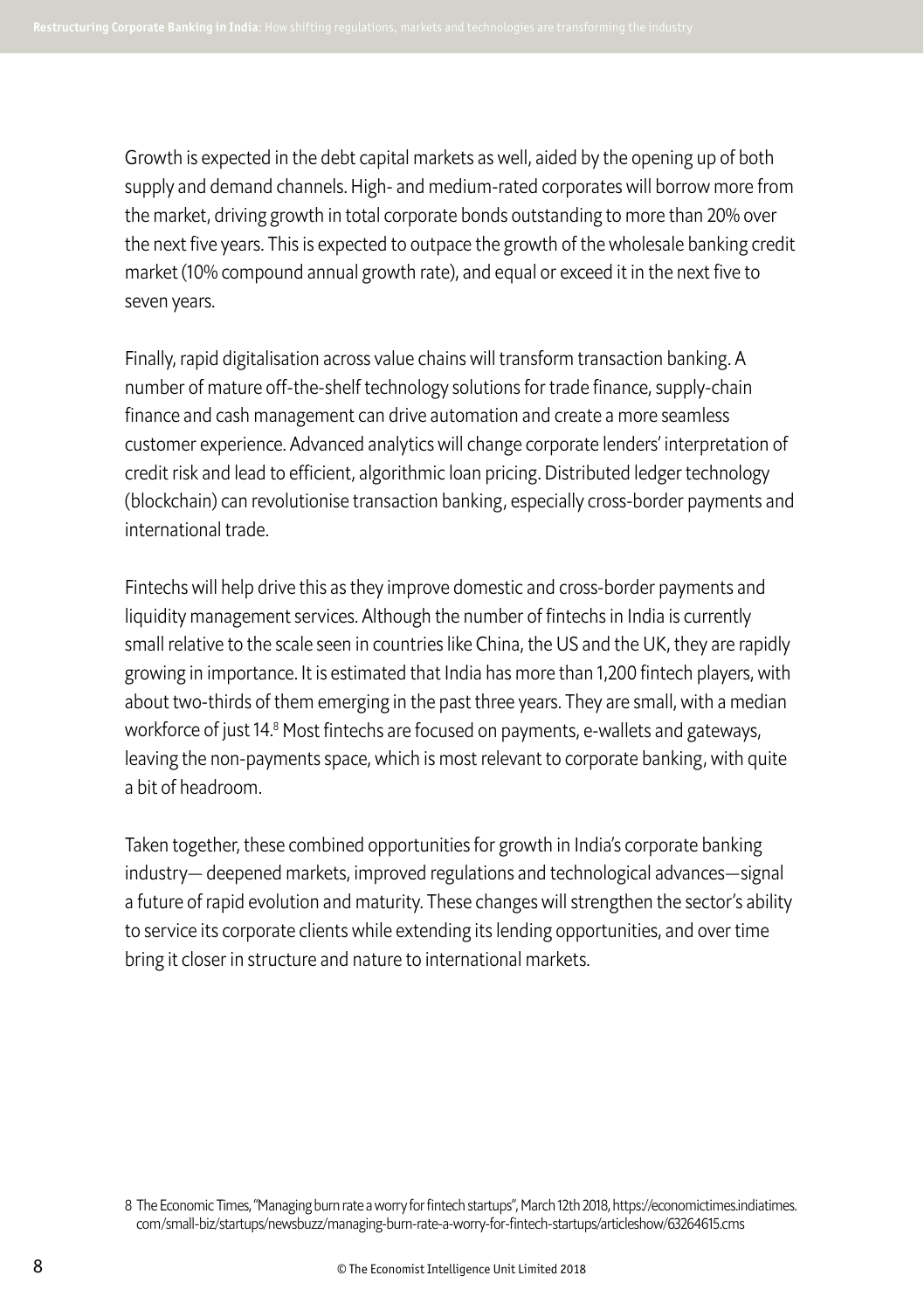## **THE DATA TSUNAMI:** RIDING THE WAVE IN INDIA'S CORPORATE BANKING SECTOR

Corporate banks in India are finally catching up to their retail counterparts in terms of capturing data, analysing it and leveraging the insights to create digital solutions. Strategic use of data can be beneficial to improving corporate banks' competitiveness, use of capital and overall operations.



*By Joydeep Sengupta and Renny Thomas at McKinsey & Company. Mr Sengupta is a senior partner based in Singapore, with a specialisation in architecting and executing multiyear business transformations. Mr Thomas is a senior partner based in Mumbai, with a deep expertise in strategy development.* 

## **The rising case for more data analytics**

India is amid a data revolution across all spectrums from structured to unstructured data. For example, in 2009 the government of India announced the issuance of Aadhaar cards, which enable a person's name, age, photograph and residential address to all be linked to a unique identity number. This has led to 1.2bn or so holders, who can now transact and bank in India's digital economy.

This and other initiatives have set the precedent for a number of Indian organisations to seek equally robust data from customers and other data sources, and use these to improve and grow their product offerings. Retail banks are already transforming in this direction. Access to diferent types of data, from consumer behaviour to purchases, has helped banks to deepen their understanding of customer needs and increase their ability to address them in a timely and rightly tailored manner.

However, the impact on India's corporate banking customers has not yet been fully felt, as digital efforts have been less concentrated in the corporate banking space.

This is driven, in part, by Indian corporate banks' struggle to emerge from years of being burdened by non-performing assets and operational inefficiencies. Corporate banks are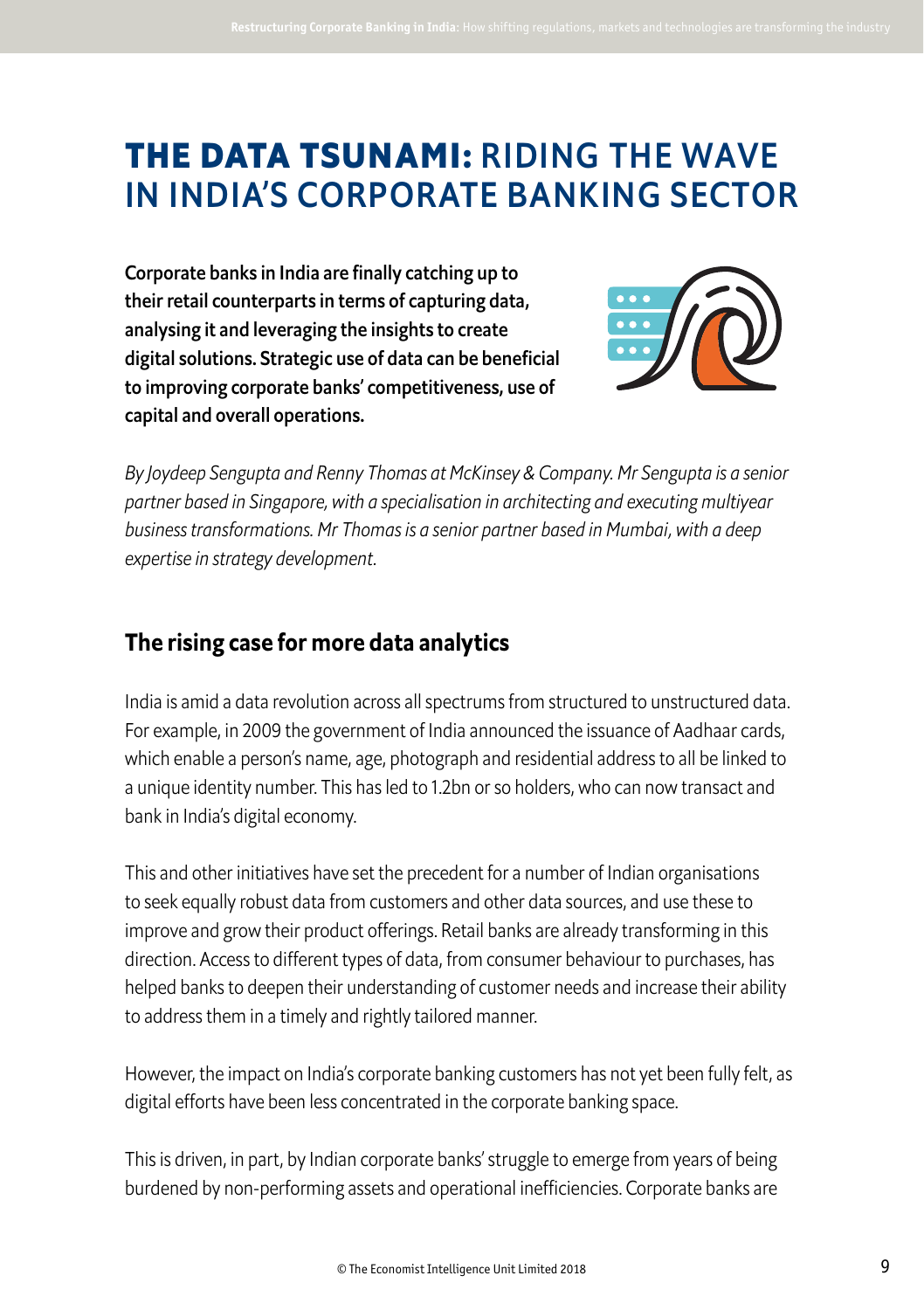now seeking new ways to be competitive, efficient and profitable in the market. Data analytics can help drive these improvements.

In addition, corporate clients are starting to expect the same digital capabilities that they enjoy as retail banking customers to be available on the corporate banking side.

## **Putting analytics to work**

Using data analytics to better underwrite credit is one of the first ways India's corporate banks can and are digitising. Traditionally, credit in India has been issued to highly rated multinational corporations through processes that are very manual and, therefore, often subjective. By codifying knowledge, banks can make the evaluation process easier and more systematic, and change their underwriting approaches. For example, credit assessments can include a wider range of factors such as the nature of a business in the context of its industry, the value of a company's inventory and evaluation of the quality of an organisation's operations.

Data analytics can also help corporate banks better manage their credit risk. Capturing and evaluating historical loan performance can help lenders identify patterns that lead to default, and use these to proactively see and respond to risks that arise in their current debt portfolios. Having reliable early warning systems can also help banks feel empowered to take on more risk, as they have more tools to manage and protect against adverse events before they happen.

The protection that data analytics provides can extend into other areas as well, including fraud and anti-money laundering. These are especially useful on the payments side, as trust is a large problem within India's corporate supply chains. Having systems that ensure the safety of transactions can help banks grow their ability to facilitate more transactions and trade.

Finally, data analytics applications can help capture and leverage internal data within corporate banks to better train and develop employees. This can help eliminate bias in credit assessments, create more robust employee assessment tools, and identify manual operational patterns that can be automated. However, much of this comes from unstructured data that often exist in the heads and personal accounts of employees. As a result, it is a challenge to collect and analyse.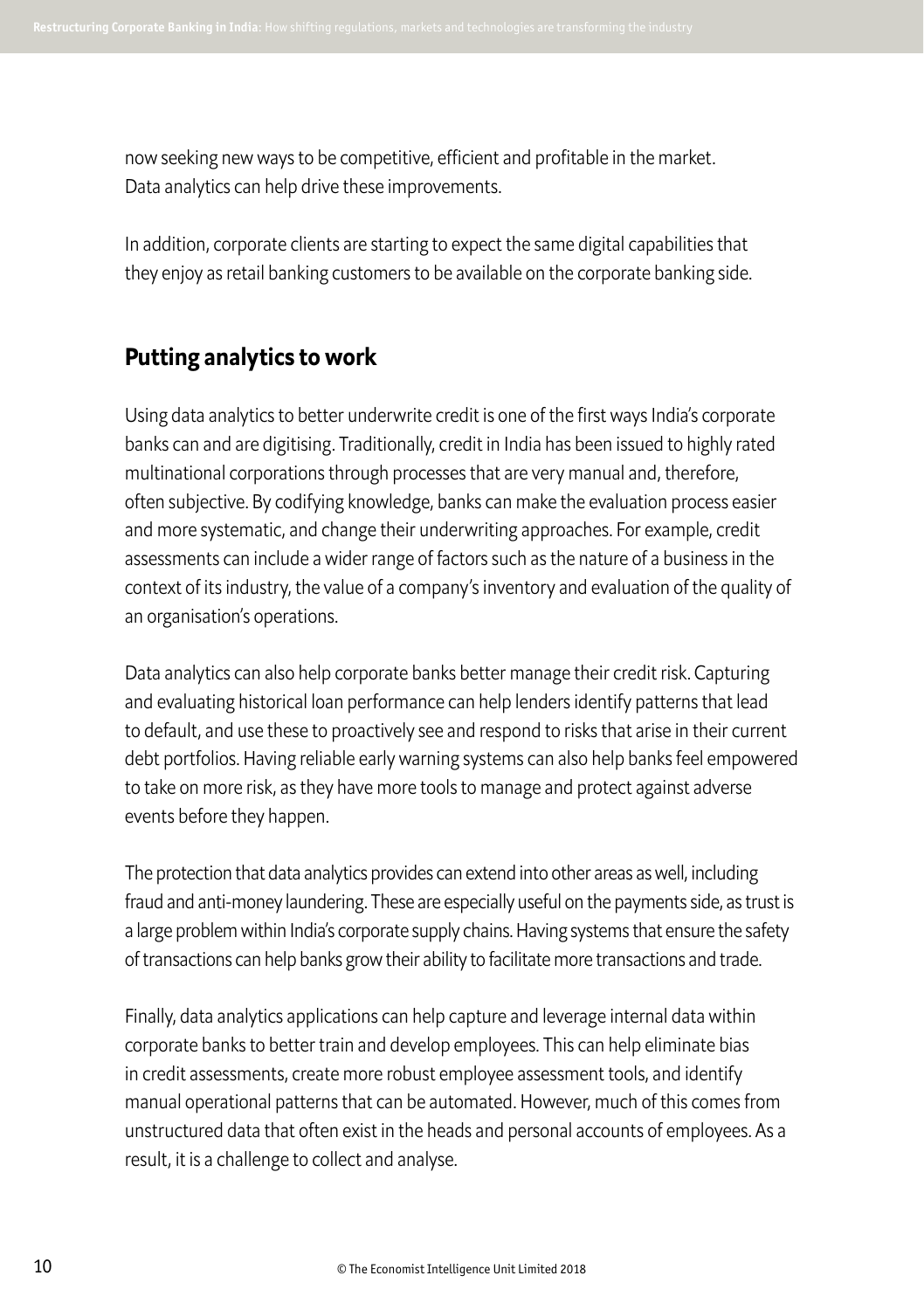## **Improving financial performance with data**

For banks that integrate data analytics into their operations, there are significant productivity and profit gains to be had.

First of all, data analytics can help banks optimise their capital positions by enabling them to more efficiently lend. This can empower a salesperson to have more insightful assessments of clients, better evaluate the value and use of collateral, and more accurately price debt. Together, these improvements in efficiency can drive up to a 10% saving in the cost of lending.

This creates pure capital savings that can either go to the profit and loss statements (P&L) or be used to expand banks' portfolios into other types of lending. For example, there is a significant funding gap in India's micro, small and medium-sized enterprise (MSME) market that corporate banks have struggled to fill. Having more robust lending assessment tools can both free up funds and enable banks to more confidently lend to new sectors. Banks could see another 10% improvement in their returns on capital from this.

Finally, data analytics for corporates can also create opportunities already seen in retail banking through greater cross-selling (and conversely less time spent seeking new customers), and more visibility on metrics and strategies that drive more sales productivity. With the right combination of labours put in place, capital savings could further rise to 30%.

## **Creating digital ecosystems**

Data provide banks with opportunities to build broader digital ecosystems. For example, in providing services to a wide range of conglomerates that operate across both businessto-consumer and business-to-business spaces, banks can use data analytics to act as intermediaries and fill supply-chain gaps. Already in the petroleum sector, Indian banks are plugging into the supply chain, from oil fields to the consumers, as both financing intermediaries and resource exchanges. This is an area where productivity gains can be both huge and uncertain, as creating a digital exchange doesn't necessarily guarantee ownership of it. New players can come in and win away this digital business.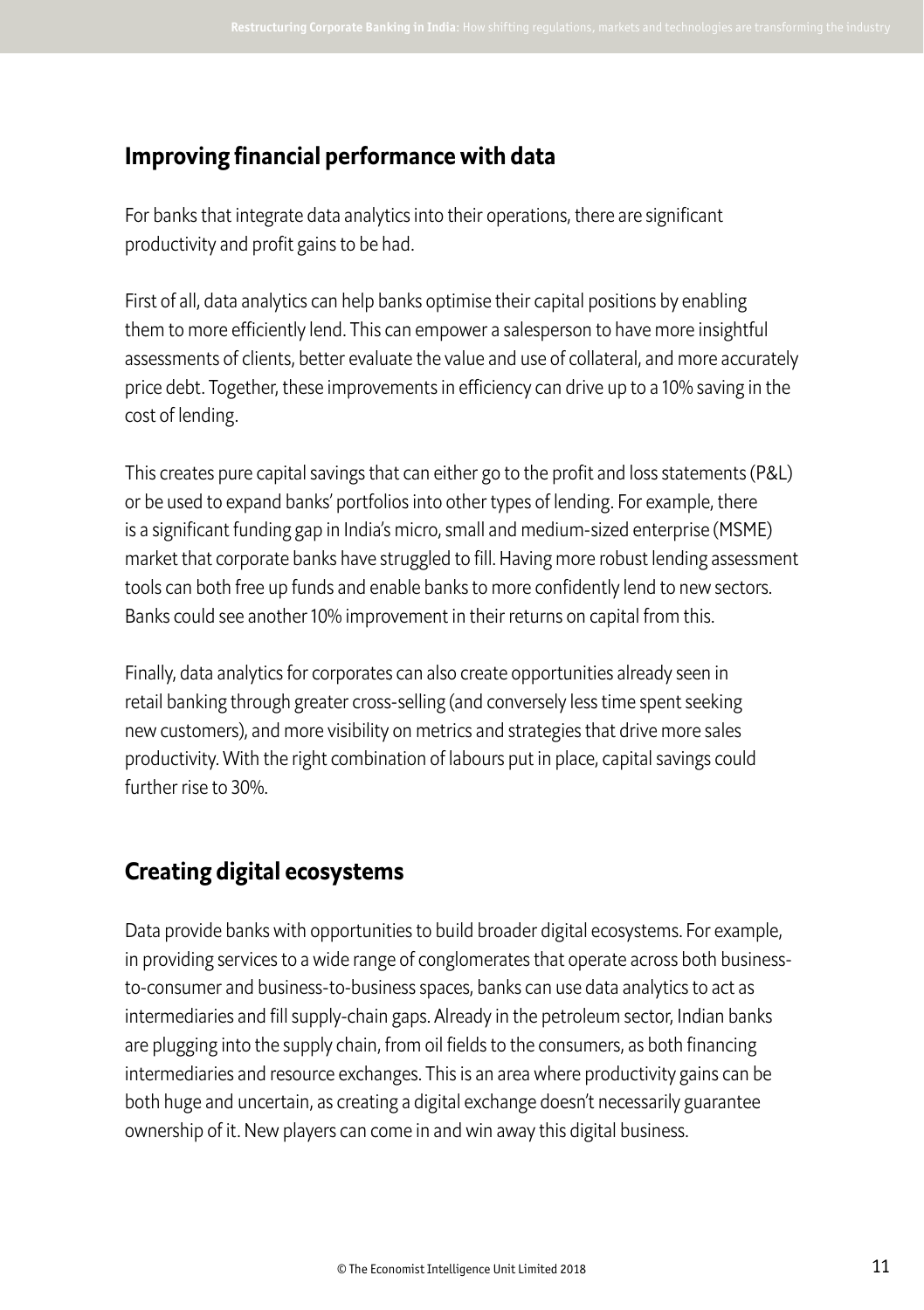#### Figure 3: Putting data to work

Advanced analytics can be applied at each step of the corporate banking value chain

|                           |                                            |                                                                                                                      | <b>Client segments</b>                                                                                 |
|---------------------------|--------------------------------------------|----------------------------------------------------------------------------------------------------------------------|--------------------------------------------------------------------------------------------------------|
|                           | Advanced<br>analytics<br>value tree        | Low/medium impact<br>High impact<br>Advanced<br>analytics<br>themes                                                  | and multinationals<br>Small and medium<br>-arge corporates<br>size enterprises<br>Middle<br>corporates |
| Revenue<br>increases      | <b>Client acquisition</b><br>and retention | New customer identification<br>Churn reduction analytics<br>Client experience analytics                              |                                                                                                        |
|                           | <b>Client profitability</b>                | Next product to buy<br>Pricing analytics<br>Trade/solution structuring support                                       |                                                                                                        |
| Cost<br>reduction         | <b>Operational costs</b>                   | Productivity optimization<br>Predictive error analysis<br>Smart ops/trade automation/robotics                        |                                                                                                        |
| <b>Risk</b><br>reduction  | <b>Risk losses</b>                         | Digital credit assessment<br>Advanced early-warning systems<br>Trader surveillance<br>Next-generation stress testing |                                                                                                        |
|                           | Compliance/fraud<br>losses                 | Anti-money-laundering control<br>Fraud detection analytics<br>Regulatory checks on contracts                         |                                                                                                        |
| <b>Enablers</b>           | (Client) resource consumption              |                                                                                                                      |                                                                                                        |
| Source: McKinsey analysis |                                            |                                                                                                                      |                                                                                                        |

Through growing collaborations with fintech players and technology innovations, banks can also increase their access to new sources of data—both structured and unstructured that can provide new insights.

Bringing in emerging technologies like artificial intelligence, blockchain and robotics further creates future opportunities. For example, at some point in time the entire credit department of a bank may be run by robots. Blockchain will also be a game changer, but it is still quite expensive and the conditions for its success in India will take longer to emerge than those needed for other technologies.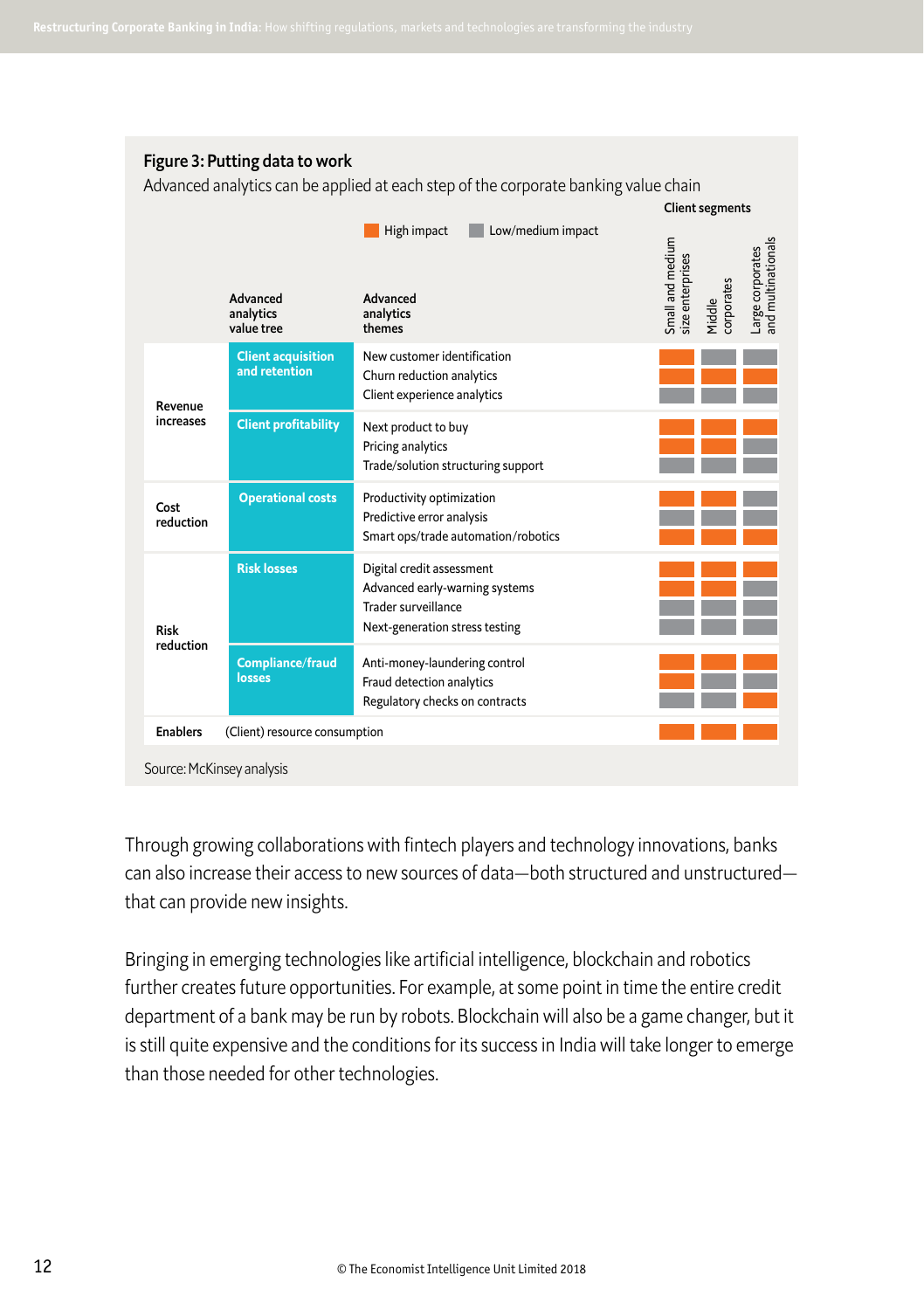## **The cost of falling behind**

As India's corporate banking grows more digitally sophisticated, new government policies are also promoting more competition by allowing new domestic players to set up payments banks (which can only accept deposits and not issue loans or credit cards) and small finance banks (which provide basic banking services to underserved sections of the economy). It is also easier for foreign banks to enter India's banking sector.

There is also rising competition to address the funding gaps in India, which are significant in both the MSME sector and in infrastructure development. Pressures to fill these needs are driving changes in government regulations, new banking business models, and dynamic shifts in how companies in India—both large and small—seek their capital raises.

As a result, the cost of missing out on the data analytics revolution can be high for those players who don't keep up and, as a result, not every corporate bank will benefit equally. Data are not universally and publicly available to everyone. In the end, the banks that will come out top are those that have access and possess the knowledge to efectively use it.

Therefore, banks should centre their efforts around building supporting elements that allow access to the right data on which they can run new models. This will be the diferentiator in the years ahead.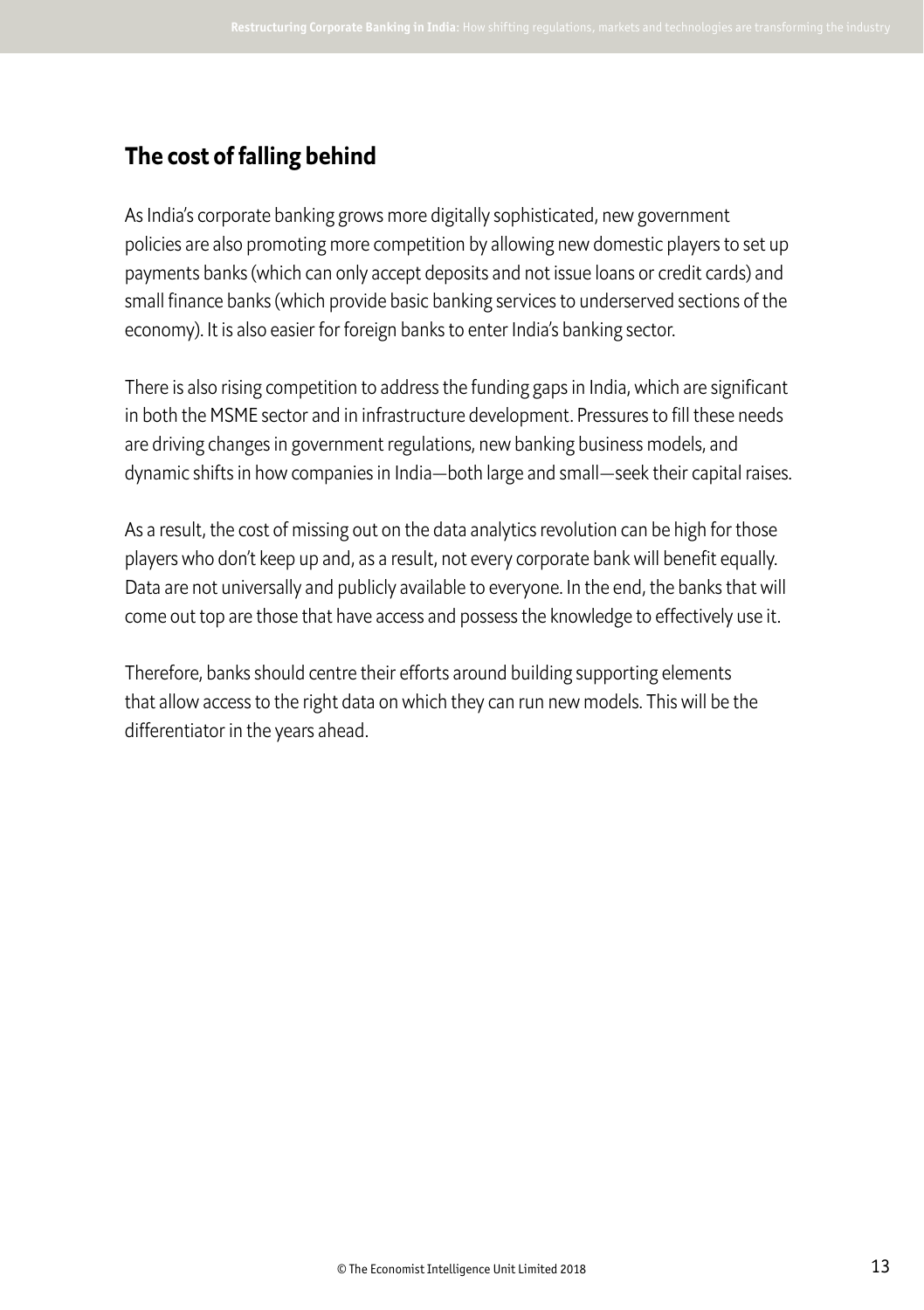## **LOANS, COMMERCIAL PAPER AND BONDS:** INDIA'S CORPORATES DIVERSIFY HOW THEY BORROW

As India's corporates seek to streamline the time and cost it takes to obtain corporate loans, they are increasingly taking advantage of lending opportunities in India's debt capital market.



*Saurabh Batra, director of treasury advisory at EY, examines why this trend is growing in popularity but likely to be constrained for some time by factors unique to India.* 

India's large corporates are increasingly looking to the country's debt market to help alleviate the regulatory time and costs incurred in the bank lending process. More corporate bond issuance diversifies the borrowing sources for companies and creates healthy competition for banks.

However, unique structural factors in the country mean India has some way to go before its debt capital market is mature enough to truly rival and resemble the banking sectors of more developed markets. In the US, financial markets account for over around 70% of loans to companies, with the majority of this being public debt. In comparison, the bond market in India accounts for approximately 30% of the total credit availed by the Indian corporate sector and the majority is through private placement.

## **The ease of issuance: why India's corporates like bonds**

Much of what has driven corporates to start issuing more bonds comes from the rising burden of regulations. The Basel III requirements, which India has adopted, increased the amount of capital that banks require, effectively making lending more expensive. This has coincided with moves by the Reserve Bank of India (RBI, the central bank) over the past five to six years to tighten regulations in order to reduce the non-performing loans that are currently plaguing the Indian banking system.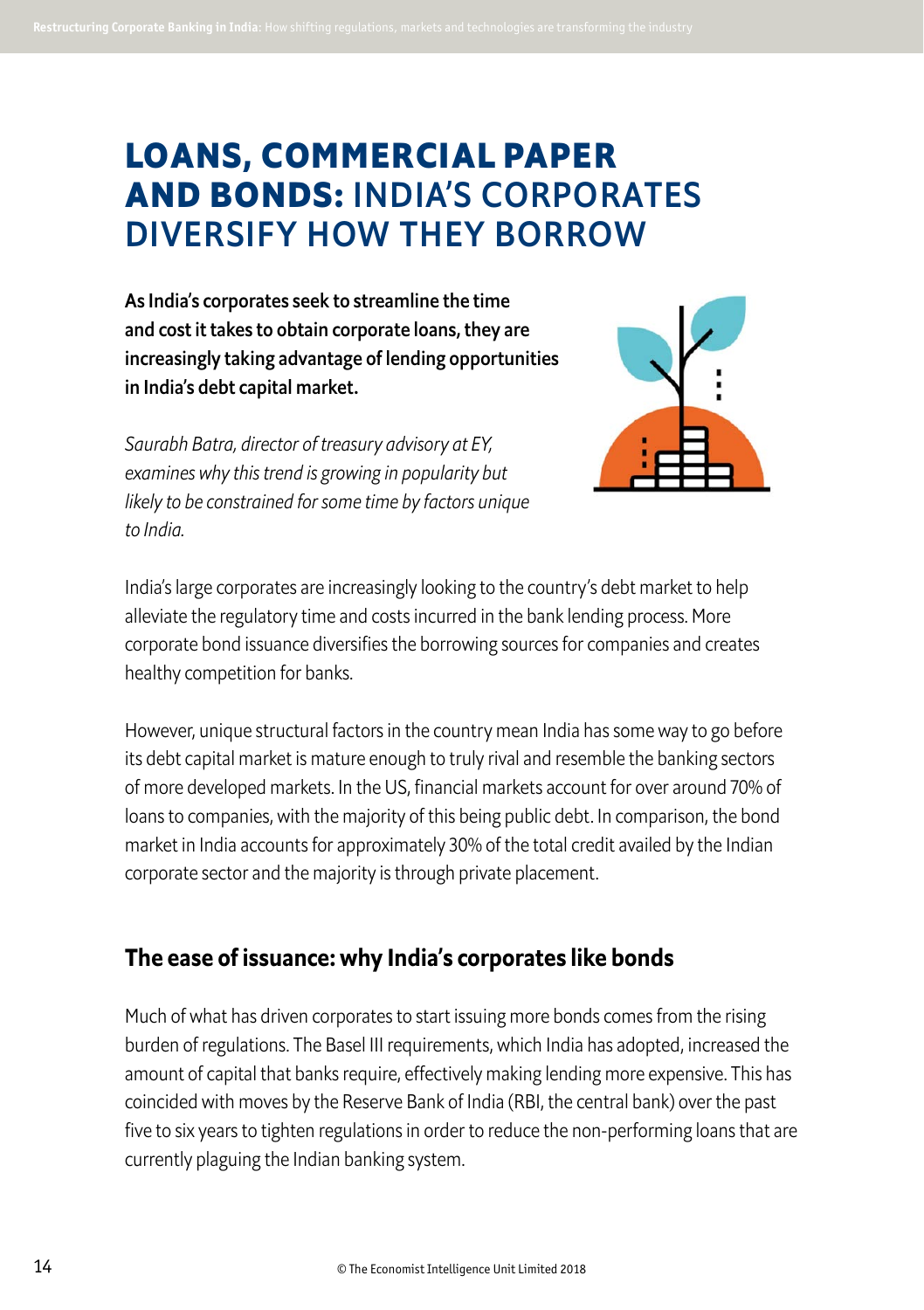

The RBI has also had to address loopholes in India's bankruptcy laws, which has led to further constraints on lending. The loopholes have been problematic, in part because deliberate defaults by large-scale corporate borrowers have been sufficiently large to give rise to systemic risks.

Although this has affected state banks comparatively more than private and foreign ones, the net efect has been to drive the banking sector to take a selective approach in its lending strategy. There is some variation across private and public banks, but India's banks are still primarily focused on doing business with leading multi-national corporations, large Indian corporates and highly rated SMEs.

The due diligence process and regulatory requirements for companies to qualify for loans have also become increasingly arduous, and the cost of borrowing has gotten more expensive due to non-performing asset provisioning and write offs, among other things. Some companies have been able to access the commercial paper (CP) market instead, and obtain short-term funds this way more cheaply than through the banking system.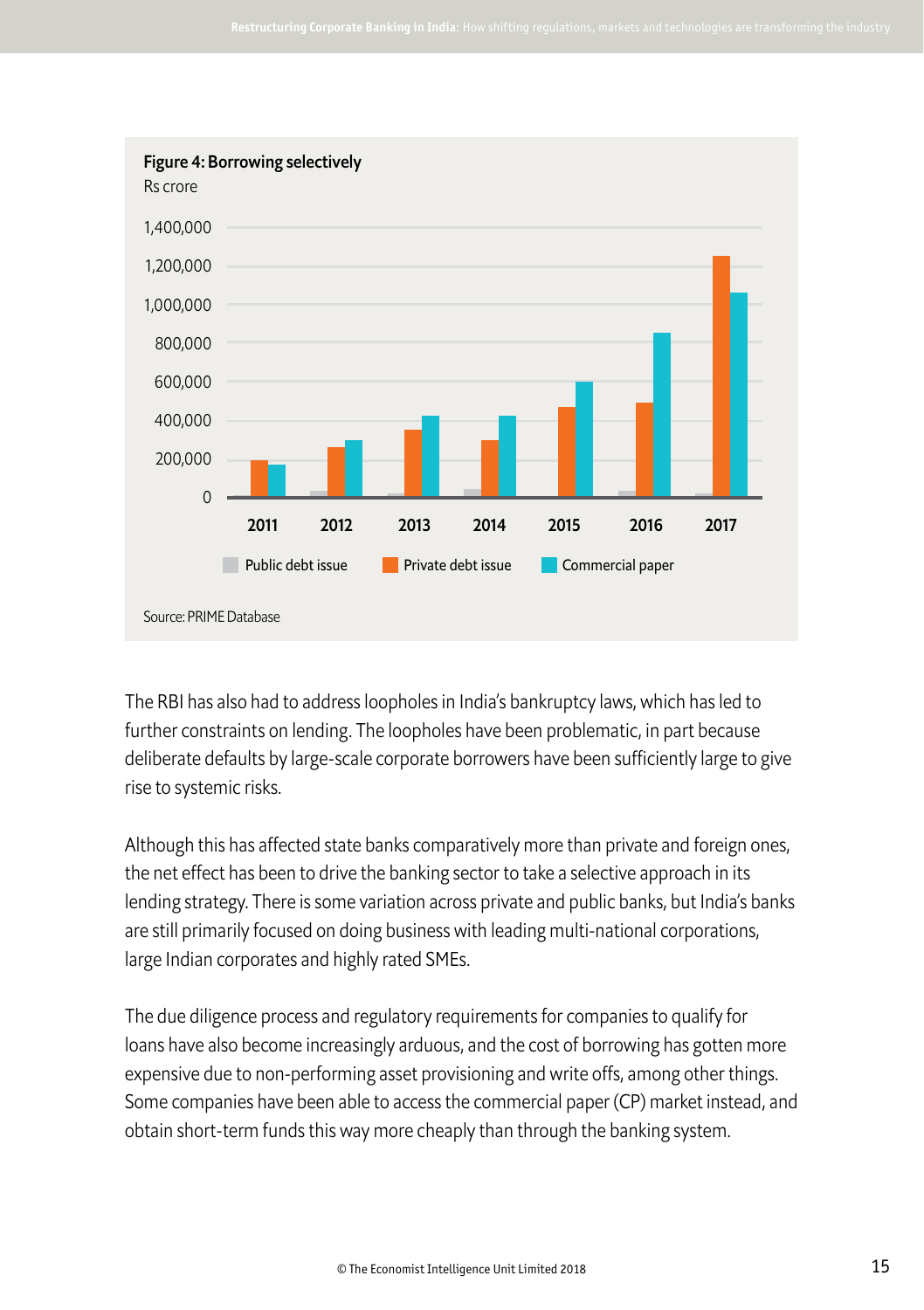However, until recently these entities have been required to have a local credit rating of A1+ (the highest). Not every company wanting to raise financing meets this requirement. Although the bond market still isn't deep enough to support a wide range of credit ratings, it is more flexible than the CP market while still being relatively cheaper and easier to tap than bank loans.

As a result, an increasing number of large corporate borrowers have been managing costs and diversifying their sources of borrowing by issuing bonds. Those most likely to successfully do so have the ability in terms of scale, sophistication, foreign currency cash flows and credit rating—which is usually no higher than the BBB- (S&P) and Baa2 (Moody's) held by the government of India—and have been issuing bonds that are denominated in US dollars or euros in global exchanges for some time. They are natural and easy entrants into India's domestic bond market.

As these large companies help grow investor appetite for bonds, they are also starting to open up opportunities for lesser companies behind them.

## **Growing the supply of bond investors**

The limitations of India's illiquid debt capital markets are significant. The economy as a whole runs a current-account deficit (equivalent to around 2% of GDP), and excess savings are concentrated in particular areas such as high net worth individuals and mass affluent households. These households have always tended to prefer real estate and gold to financial assets such as stocks, investment products like mutual funds and bonds.

Institutional investors such as pension funds and insurance companies are also less active providers of funding than in other parts of the world. This is partly because of regulations that compel the Indian institutions—including mutual funds—to hold low risk investments such as bonds issued by the government of India or state governments.

This is also because of the dynamics of the pension funds and the Life Insurance Corporation (LIC) of India. Unlike their counterparts in much of the rich world, the pension funds are not suffering from burgeoning liabilities because of demographic trends. Life insurance is underdeveloped by most measures, and the LIC enjoys a dominant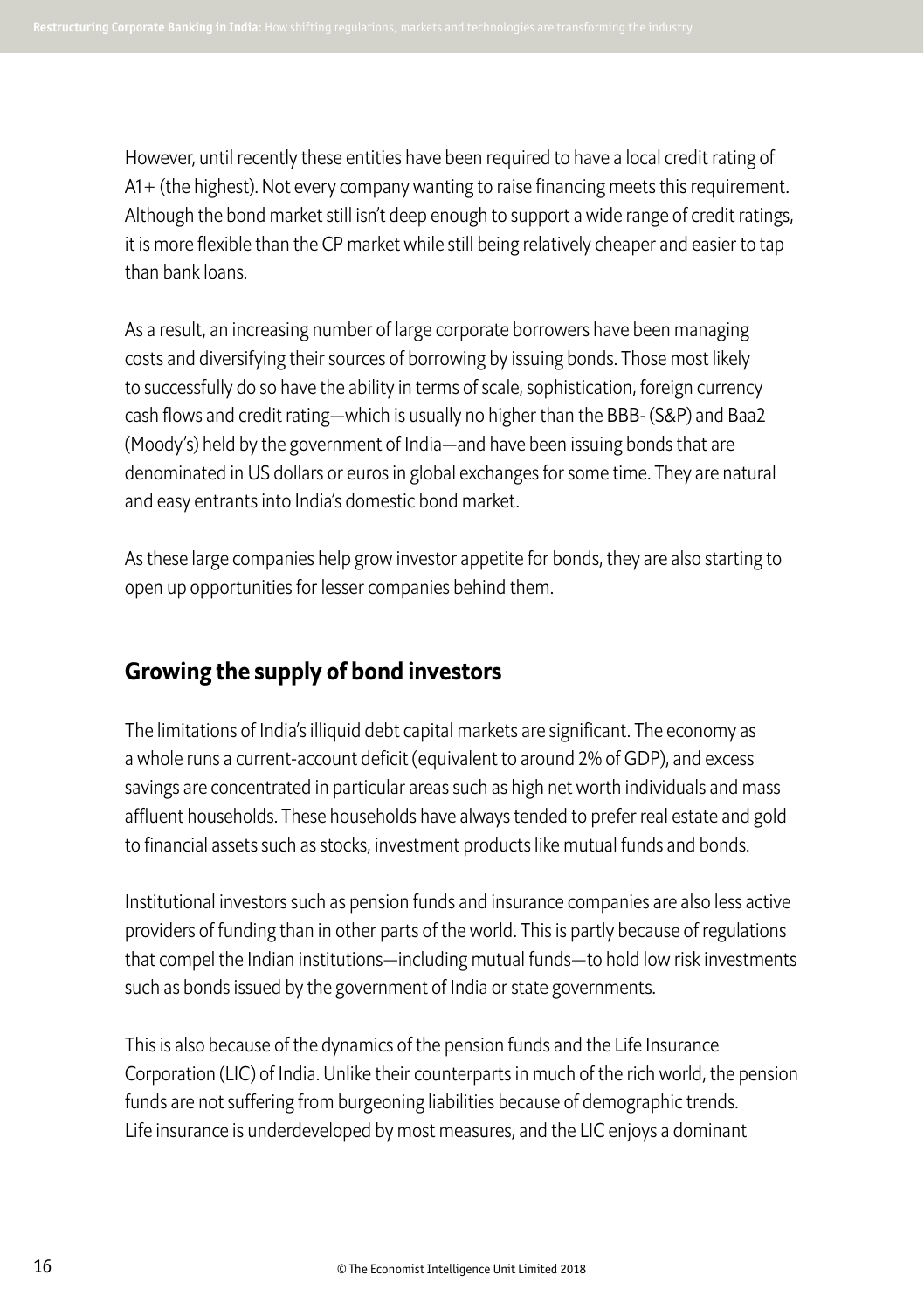position in a market that should grow steadily for some years to come. There is therefore less pressure on the Indian institutions than on their peers overseas to seek additional investment returns from lending to corporates.

Another important factor is the absence of credit default swaps in the Indian bond market. Unlike developed markets, the Indian bond market has limited avenues to hedge risk associated with a particular bond. Non-standardised stamp duties across states, limited technology and a lack of functional trading systems play a detrimental role in growth as well.

However, the government is instituting changes to improve market liquidity. First, the government now allows for the issuance in the CP market of structured securities; these qualify for a stable A1+SO local credit rating (debt rating from India Ratings & Research (Ind-Ra)) even if the issuing company does not. This is allowing more mutual funds to invest in CP, driving up demand for the product. Second, the RBI has eased some regulations to permit banks to accept corporate bonds as collateral for loans.

Although these changes aren't enough to drive a rapid maturing of the debt capital market, they are easing liquidity and creating new opportunities for investors.

## **Banks are innovating to keep up**

For now, corporates still have to rely heavily on banks for their borrowing needs, and are increasingly vocal about wanting more innovative products and greater service from the banks that they deal with. They also want reduced documentation and shorter times for loan approvals.

The banks are responding in a number of ways. All are looking to provide more robust digital business solutions for clients. Embedded in this efort is a focus on improving transaction and analytic services, such as pooling and management of cash balances. Cash pooling improves transparency, facilitates handling of debtors and creditors, and reduces costs.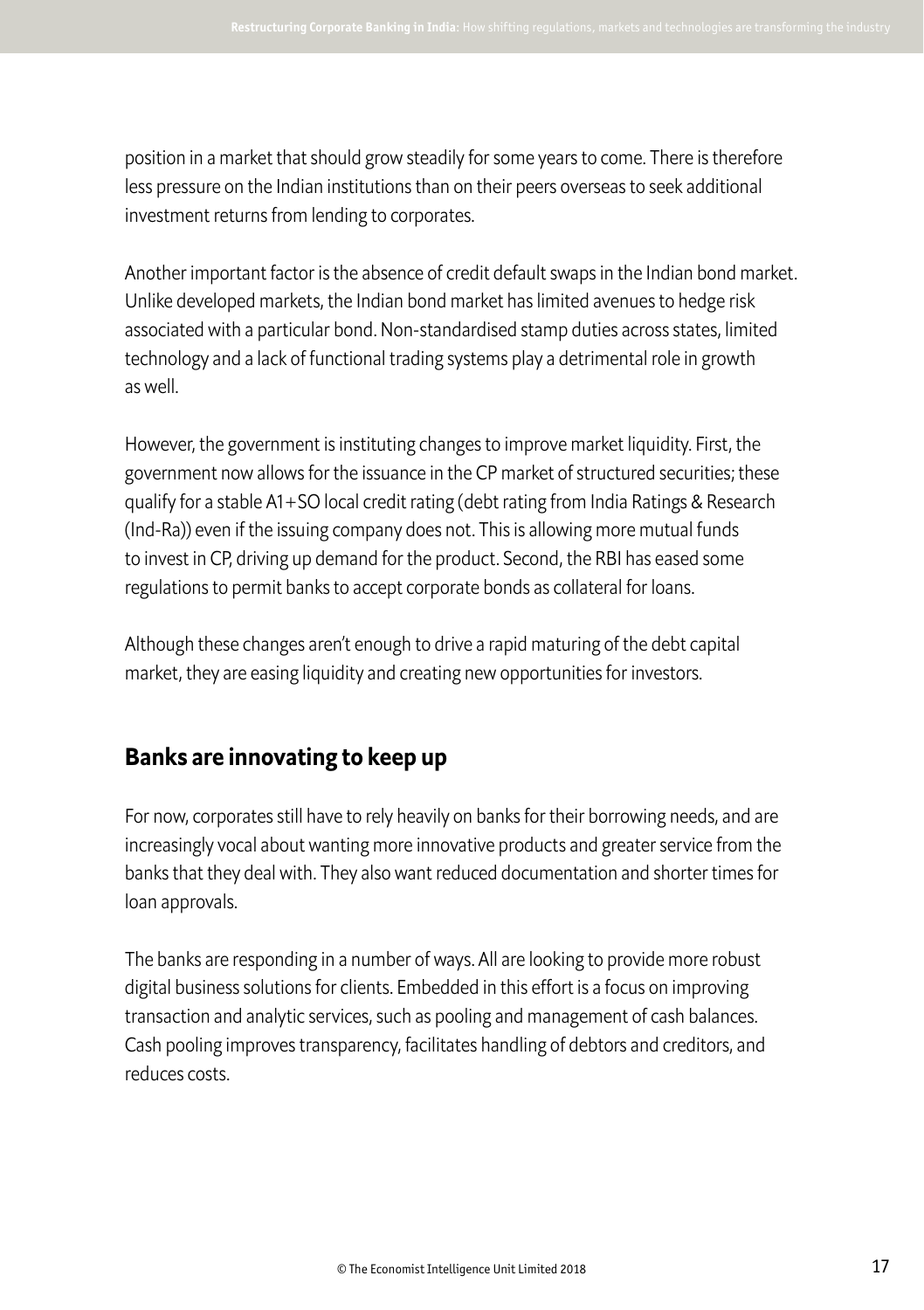Some banks have also expanded their lending strategies. For example, supply-chain financing is becoming more sophisticated and popular, the rationale being that money lent to corporates for working capital will ultimately be passed on to the corporates' suppliers regardless. Moreover, the benefit to the bank is that a single and possibly risky exposure to the corporate is replaced by a number of smaller and more manageable exposures to the suppliers.

## **Looking forward**

It is difficult to identify a single "game changer" that will make it significantly easier for corporates to access funds from banks, although the massive recapitalisation of the banks that is currently under way will undoubtedly help.

Meanwhile, it is equally difficult to see a single factor that could spur the rapid deepening of India's debt capital markets, although liberalisation of the capital account—including the promotion of financial centres such as GIFT City in Ahmedabad—would definitely help.

What is certain, though, is that new technology will enable the corporates, banks and markets to do business more cheaply. Payments, trade finance, trade documentation and other activities will become faster and less costly thanks to artificial intelligence, blockchain and other technologies. This will drive change in all segments of the lending market in the future.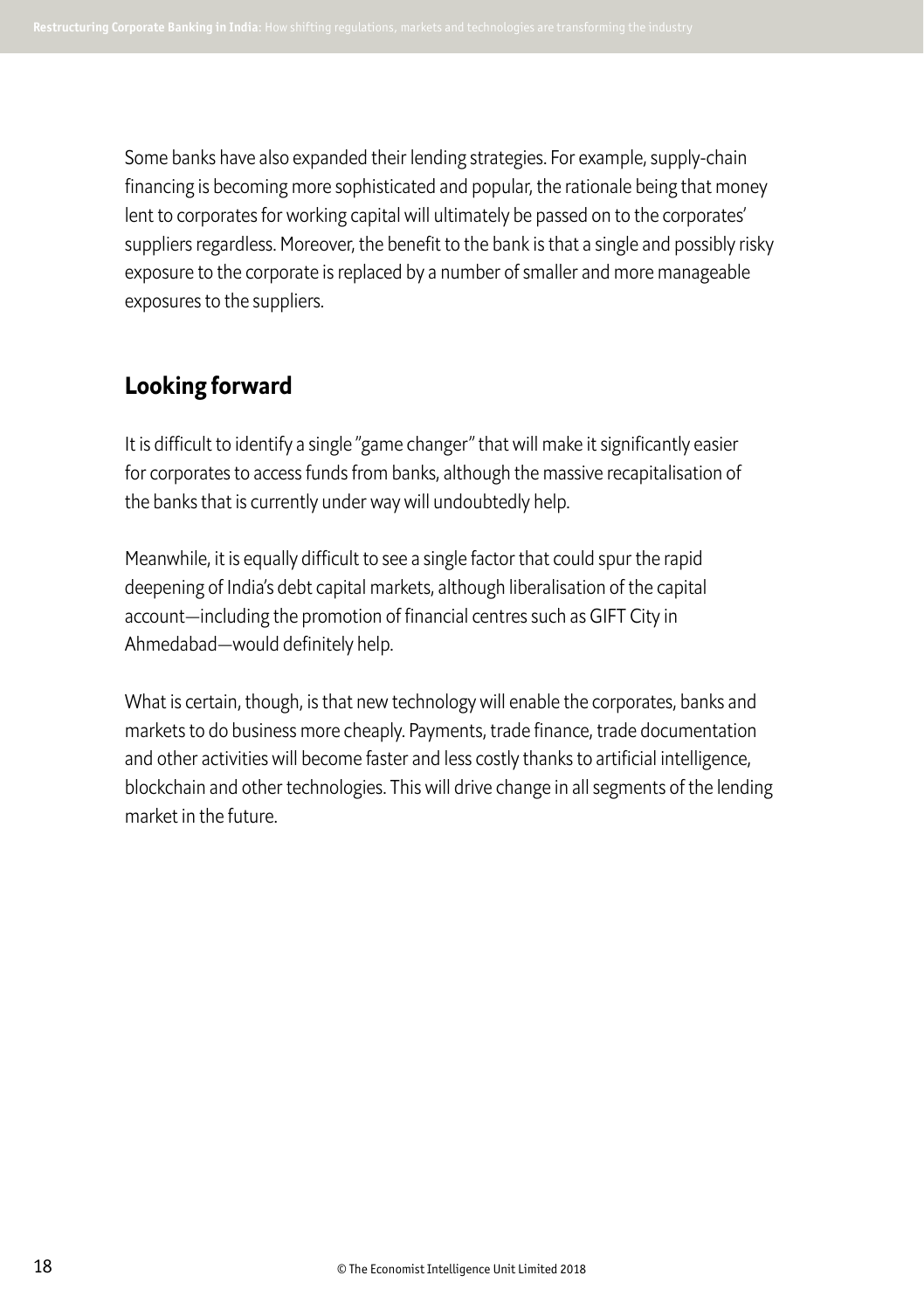## **THE NEW PAYMENTS COMPETITION IN INDIA:** DIGITAL BOOSTS SPEED AND EFFICIENCY

Corporates and business leaders have come to expect the same level of payments services in their business lives that they see in their personal lives. To deliver the solutions their customers now demand, corporate banks face a growing need to innovate and partner with financial technology firms (fintechs). Only by striving to enhance their business model further and deliver a far better experience can corporate banks remain competitive.



*By Devie Mohan, who is a fintech industry adviser and analyst based in London. She is the co-founder and CEO of Burnmark, a fintech research company, and a panel member of the ING Group Think Forward initiative on better financial decision-making. Ms Mohan is actively involved in the fintech community and has been listed in CityAM's top ten fintech power list, and in Innotribe's fintech power women list. She was also the only Indian woman in the top* 50 *of the GlobalData Financial Services' list of top* 100 *fintech influencers on Twitter last year.*

## **High corporate expectations**

Consumer payments have evolved rapidly in India over the past several years and the country is now a global payments innovation leader. Local companies such as Paytm have delivered digital payments solutions to millions of consumers as well as small businesses and multinationals, while multinationals such as Amazon and Google have also chosen India as the place to launch new payments services.

Corporate expectations for payments have risen too, with their demands reflecting what they see in retail payments. CEOs of corporates may be clients of Google's Tez or Paytm, for instance, so they expect the same level of customer experience for their corporate payments.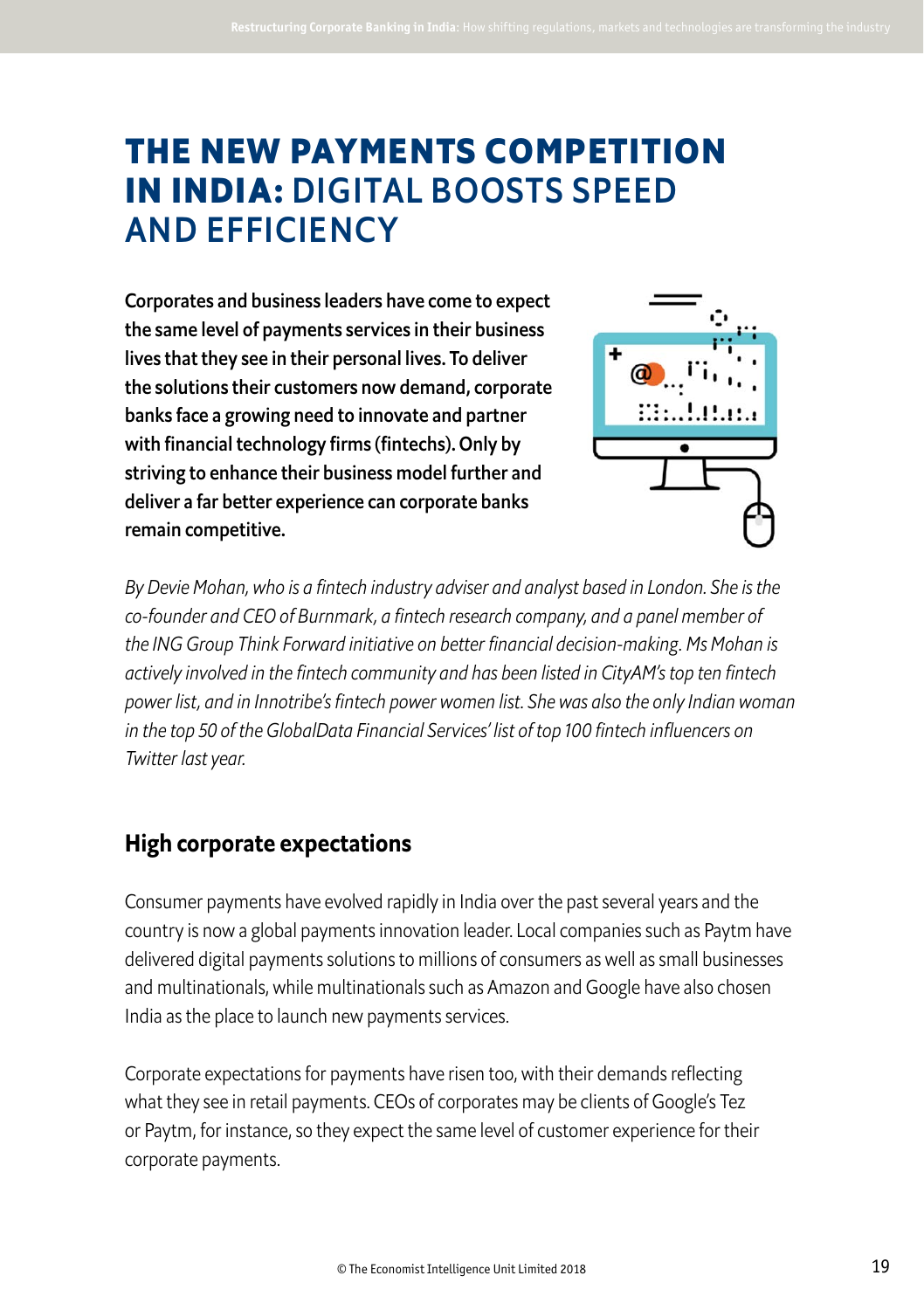## **Corporate digital payments lags consumer payments**

Despite these high expectations, development has tended to lag in corporate payments. Indeed, corporate payments are often still trapped in paper bills, cash transactions and files saved for audit trails.



Real Time Gross Settlement clearing system (RTGS); Electronic Clearing System (ECS); National Automated Clearing House (NACH) Source: Bank for International Settlements

Payments data are still captured in a variety of diferent forms and systems, resulting in errors and inefficiencies. Capabilities for tracking payments are limited, accuracy is a challenge and the number of people needed to check payments is higher than it should be because automation is lacking. Despite the success of fintechs in offering innovative consumer payments, corporates have also been lagging in ofering mobile apps or other services for business-to-business (B2B) payments that would increase efficiency.

These inefficiencies lead to high costs for payments at many corporates, which are still often paper-based. Regulations that require two or three copies of many documents for audit purposes exacerbate the difficulties and result in relatively inflexible processes for operations.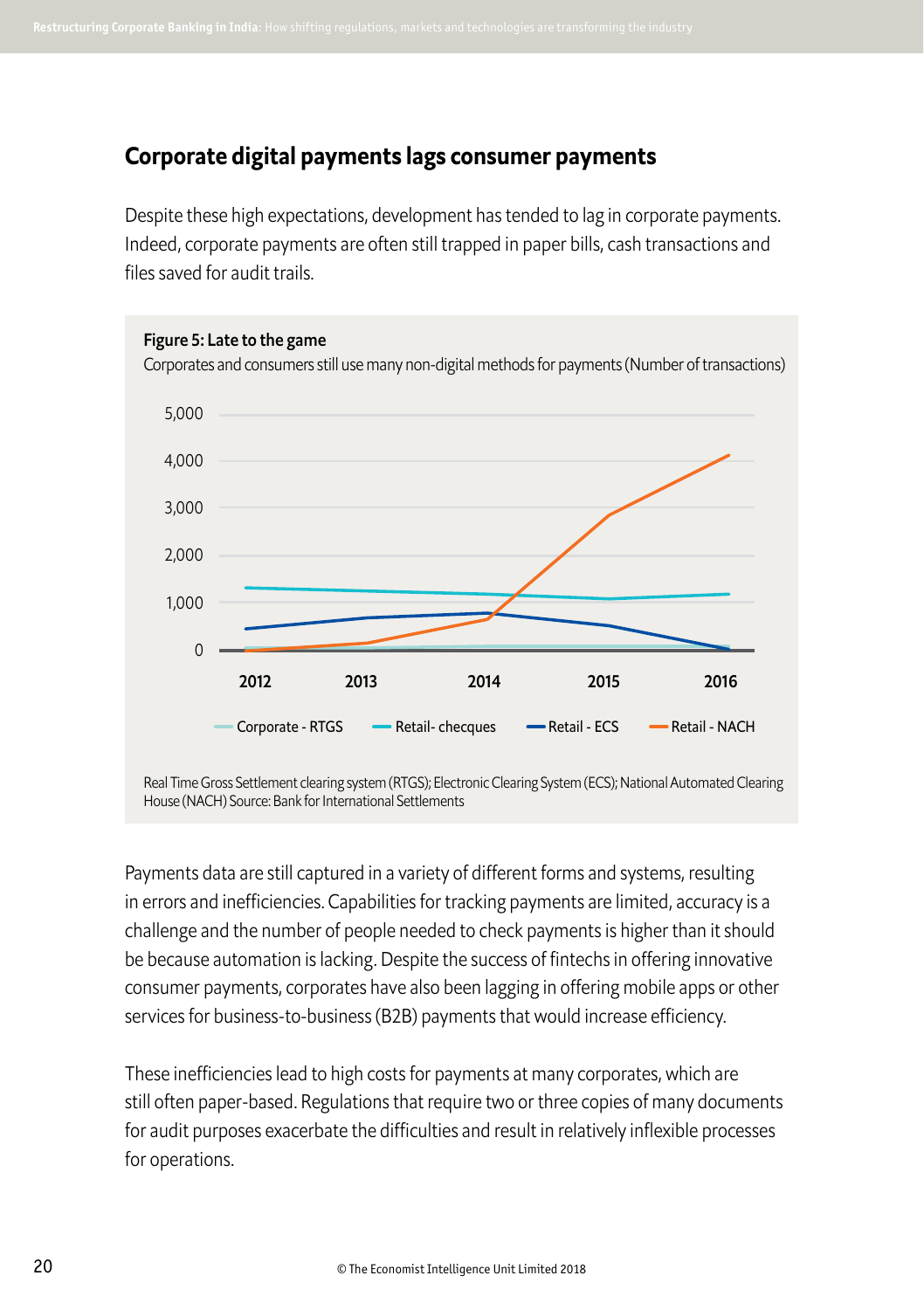Along with the challenges at corporates themselves, solutions for corporate payments at banks have lagged as well.

Many banks still have legacy systems, which result in operational inefficiencies for know-your-customer (KYC) compliance, accounts payable, accounts receivable and a variety of other trade practices. Furthermore, corporate banking is as siloed in India as in other parts of the world, resulting in separate departments for payments, cash management, treasury and even relationship management. The result is that corporates have fragmented relationships and products, which banks need to bring together in order to offer real innovation.

Finally, B2B payments can be slow and sending payments via the correspondent banking networks such as SWIFT is expensive. Although new payments networks are being formed outside of correspondent banking, bypassing current networks and reducing fees while also speeding up payments, the cost of payments will probably remain high until new networks such as NACH are fully in place.

## **Emerging technologies to keep banks competitive in payments**

Given the need for change to meet corporate customers' demands and to increase their competitiveness, leading banks are beginning to take steps to enhance their services.

One of the biggest changes relates to data, led by banks starting to use artificial intelligence (AI) in areas such as contracts, negotiations, tax filing, clearance and documentation. Using AI to predict behaviour and provide data visualisation has, for example, enabled faster decisions and large cost savings. Leading banks are also using their data from lending and payments or other sources so that they can leverage AI to ofer the right products. Along with developing teams in-house to build AI solutions, banks have started to partner with universities and with companies outside India.

Some banks have also automated their internal practices for services including e-invoicing, correspondent banking, KYC, credit scores, cash management and invoice management. These solutions are solving some of the challenges, especially as banks can do more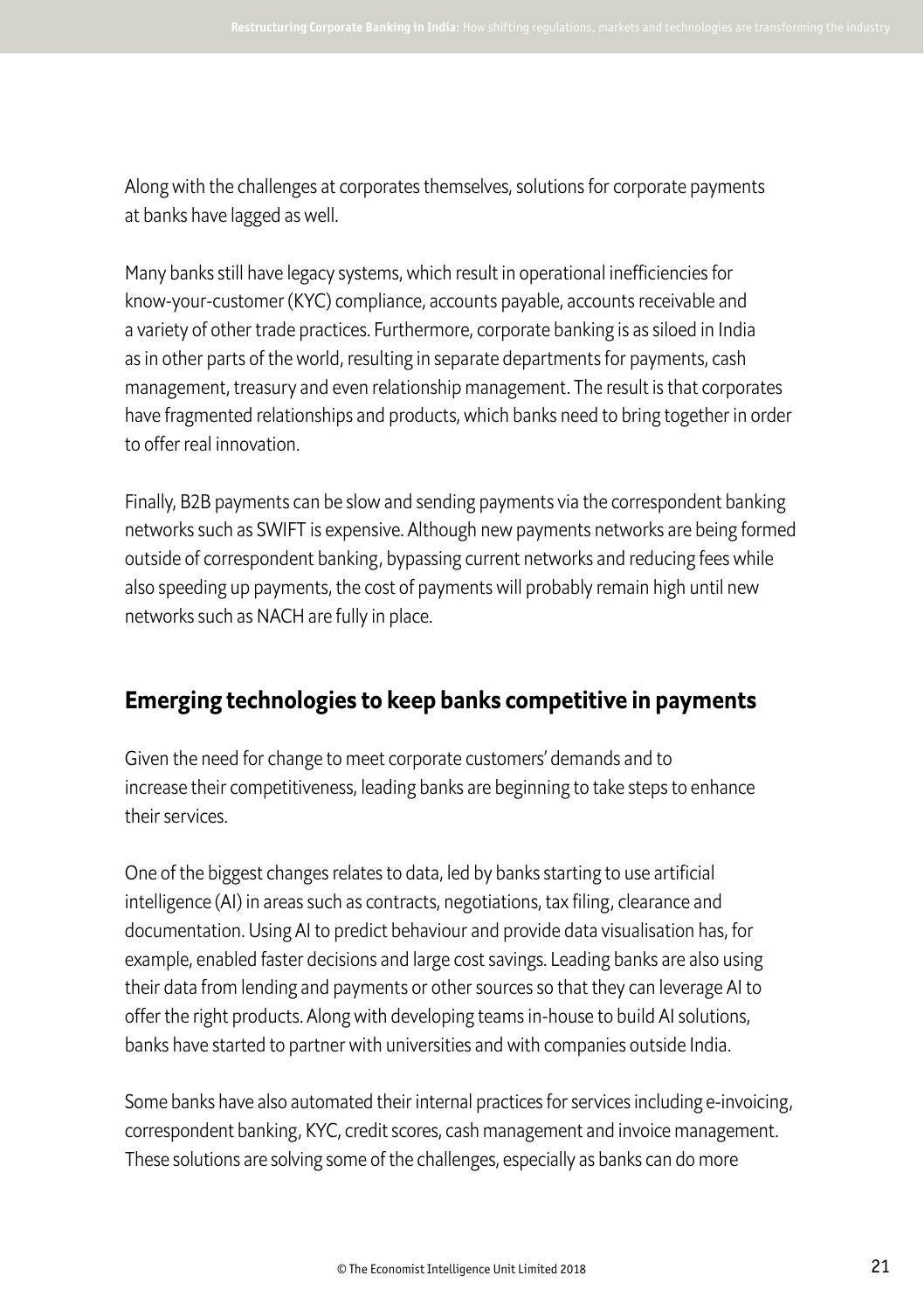with fewer people, and reducing costs. A more recent catalyst is the requirement by the Reserve Bank of India (the central bank) for bank and non-bank companies to issue meal vouchers in electronic reloadable formats and to switch from paper to digital this year.

Another catalyst for automation has been changes in regulations for the national goods and services tax that have consolidated a multitude of state-based taxes into a single national tax and led banks to automate processes to deliver supporting services. While some banks have developed entirely new solutions, others are building a digital layer on top of existing systems or partnering with fintechs.

To enhance their connections to corporates and build their capabilities in payments, leading banks have begun to use open application programming interfaces (APIs). APIs, such as ones that link restaurants to Google Maps, can enable companies to set up an interface to their bank and download data directly. Rather than reconciling payments manually, for instance, data that come in through the APIs can be used to automate reconciliation. Open APIs also enable other customisation by corporates, which leads to immense time and cost savings in areas including payments, treasury, trade and cash flow management. The "India Stack", which allows the government, citizens and entrepreneurs to interact more easily, is a key enabler of these APIs.

Blockchain is starting to offer opportunities as well, with some Indian banks already using it for trade transactions and overseas remittances. As blockchain usage grows, sandboxes are forming and enabling further innovations. One example is Primechain Technologies' creation of Bankchain, a group for bank developers that expects to grow from 24 members today to about 750 by 2019.

Moreover, a small number of banks have signed on to SWIFT's global payments innovation (gpi) initiative so that they can provide faster payments for corporate clients. Along with increased speed, gpi enables corporates to track payments across correspondent banks and obtain better data about their payments. Some banks have also begun to use Ripple as a tool for faster cross-border payments.

Even when they are able to put the tools in place, however, one challenge that many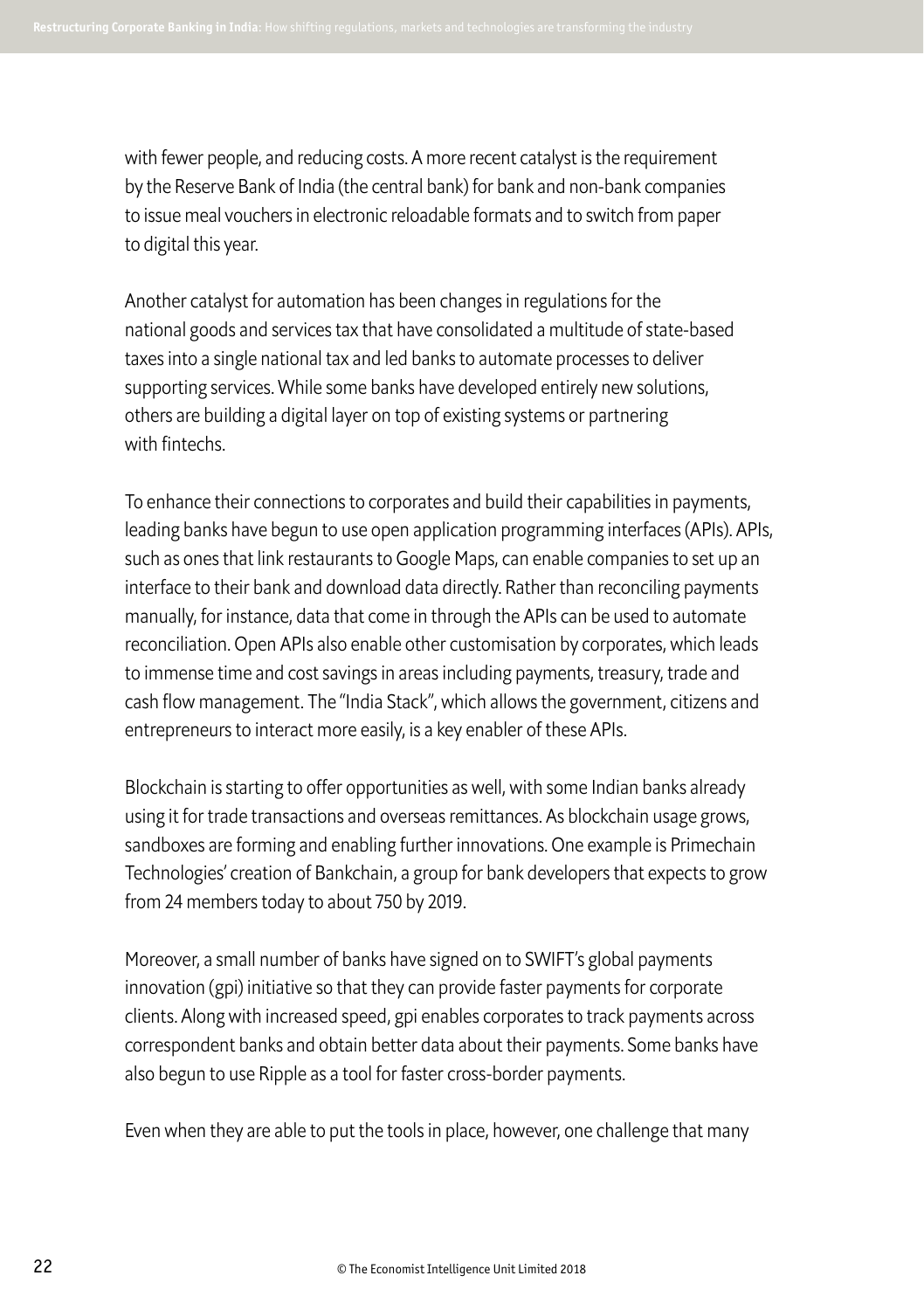banks still need to overcome is a lack of a strategic view on how all these initiatives come together. Another issue that looms large for banks is efective implementation, hindered by insufficient focus on areas such as e-invoicing or eliminating paper. Unless there is sufficient strategic focus and a change in the bureaucratic silos, banks may not be able to save much in the short term and will only reap the benefits of change far in the future.

### **Collaboration with fintechs**

Along with developing solutions themselves, banks are taking advantage of collaboration with fintechs to move faster. There are plenty of opportunities: a survey by an Indian trade association, Nasscom, and a global consultancy, KPMG, indicated that approximately 50% of Indian fintech firms are focused on payments and trade processing.

A fundamental change that is part of this fintech revolution is in the way that data are managed, especially for services such as small and medium-sized enterprise (SME) payments, credit scoring and KYC. Given that 70% of SMEs say cash-flow management is their biggest issue, this focus on using data and payments to manage cash and reduce costs is especially important.

Paytm has launched a service that helps companies pay for goods from Europe directly without a foreign-exchange conversion, for instance, while Mobikwik's Magic helps companies with employee benefits and expense management. Happay offers SMEs a prepaid payments solution to handle their payment requirements, while NiYO and Zeta are digitising reimbursement calculations and payments.

Whereas there was disaggregation in areas such as treasury and invoice management over the past five years, as fintechs made services cheaper and more transparent the trend has reversed, and aggregation is increasing. Fintechs are thus forming partnerships, merging or being acquired by banks. Banks are then using this aggregation to create new products, develop new distribution mechanisms and offer new ways to deliver better solutions to corporate clients.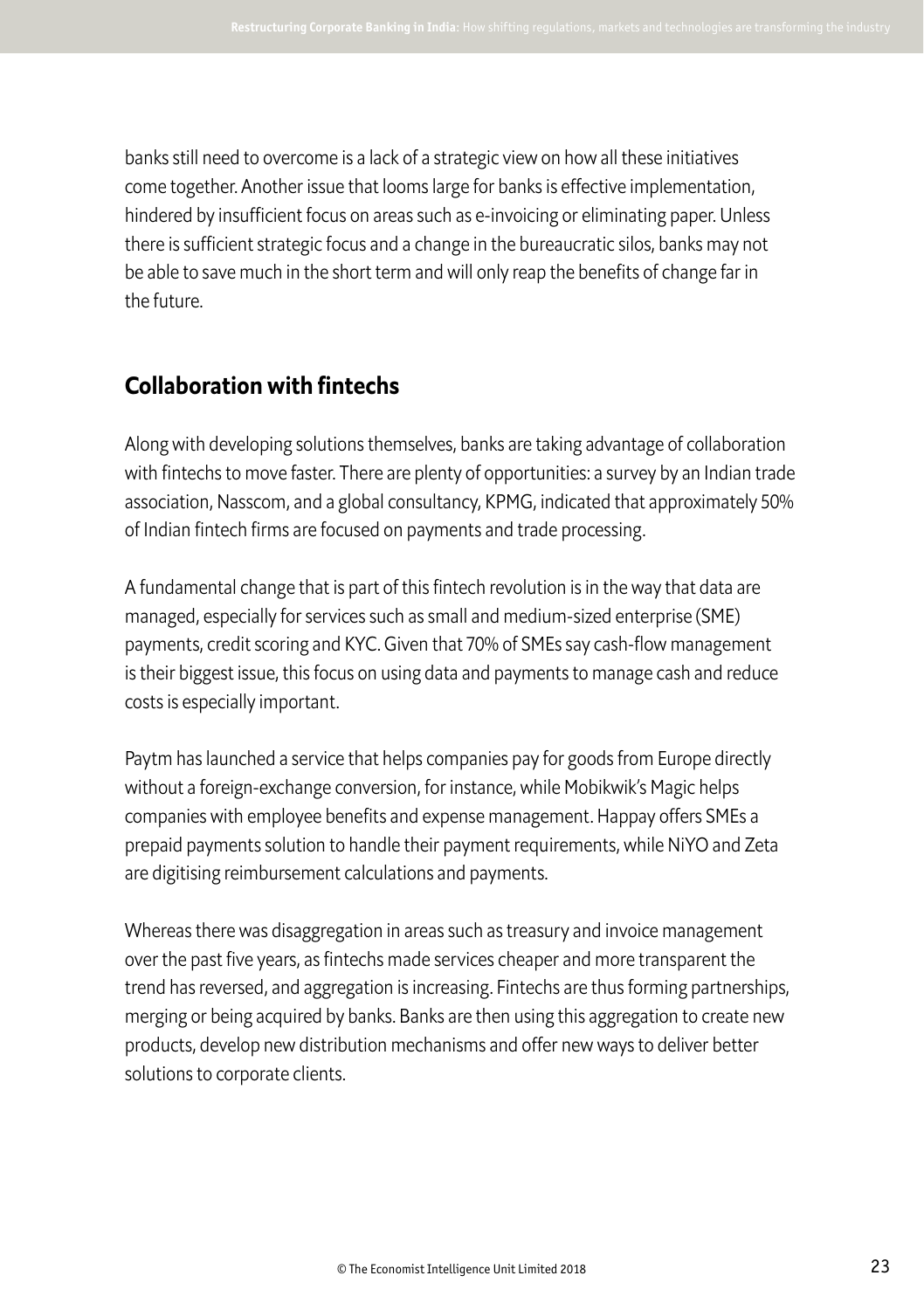### **Change drives better performance**

While challenges remain for corporate payments in India, leading banks are creating a wave of change and acquiring or partnering with fintechs to automate their processes, increase efficiency and deliver the more effective solutions that their corporate customers demand. Bankers and corporates alike will need to make sure they act quickly to take advantage of the changes and remain competitive in the years ahead.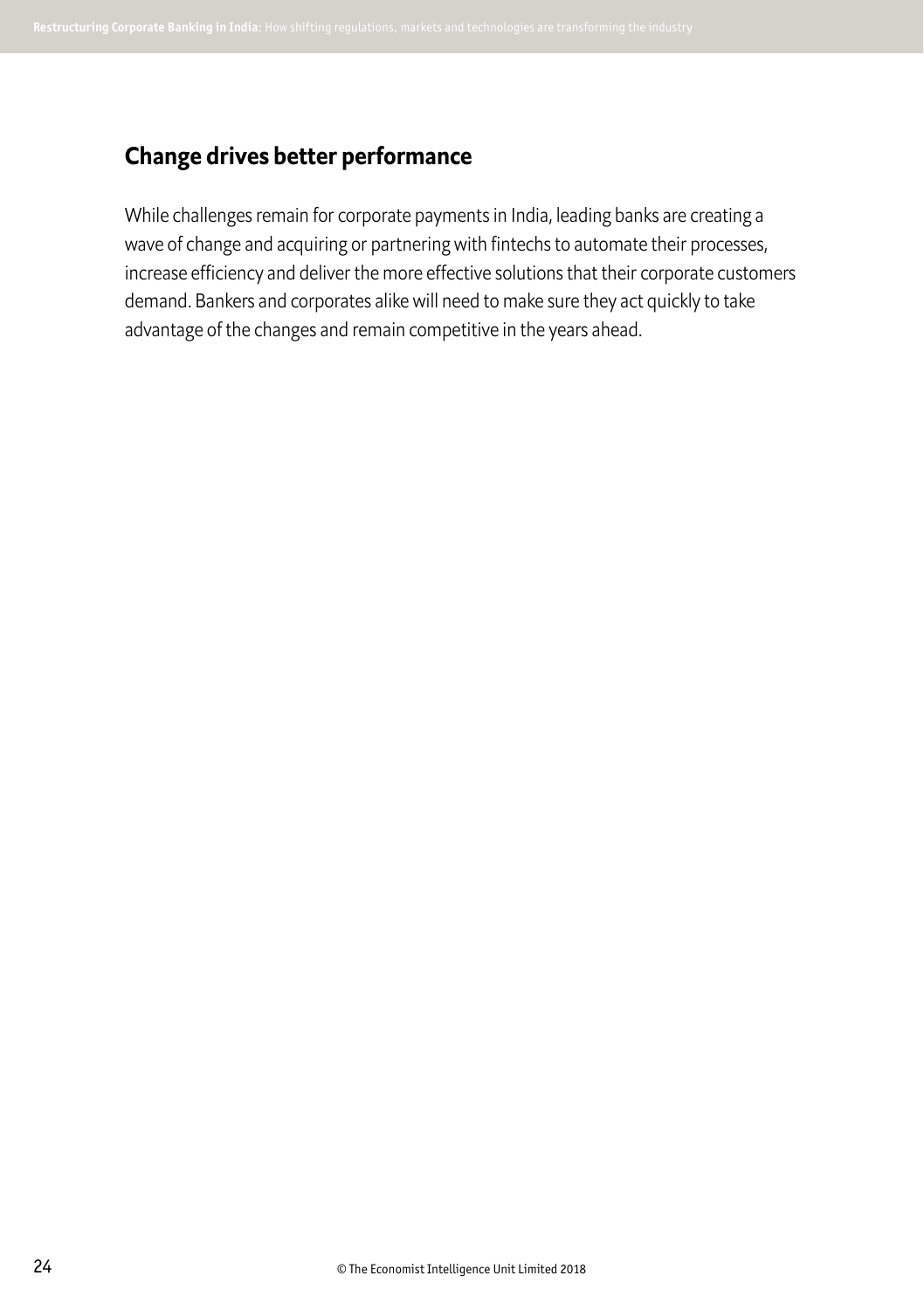## **FROM SIMPLE TO SOPHISTICATED:**  CHANGES IN THE LENDING STRATEGIES OF INDIA'S CORPORATE BANKS

India's corporate banking sector has been transforming for many years, but recent dynamics have accelerated the pace of change.

*The following is taken from an interview with The Economist Intelligence Unit (EIU), Nilesh Shrivastava, portfolio manager at the International Finance Corporation (IFC) in India (the investment arm of the World Bank). In an interview with The Economist Intelligence Unit (EIU), Nilesh Shrivastava, portfolio manager at the International Finance Corporation (IFC) in* 



*India (the investment arm of the World Bank), discusses the unique environment in which Indian corporate banks are operating and what it means for the market.*

EIU: India's corporate banking sector is currently being afected by a variety of forces: a national restructuring of balance sheets, rising financial inclusion and greater digitisation of services. From the point of view of the IFC, how does this impact the lending strategies of corporate banks?

**Nilesh Shrivastava (NS):** One of the important changes that has taken place over the last decade or so has been a redefinition of the concept of corporate banking in this country.

In the early 2000s corporate banking—especially among the private sector and foreign banks—largely involved the provision of a variety of services to the local subsidiaries of multi-nationals, like Unilever or Vodafone, and very large Indian corporates. A bank would facilitate large lending or syndicated transactions and provide cash management, working capital finance, foreign exchange, trade, and/or offshore services.

From a pricing perspective, the bank's management would look at the profitability of the entire relationship: some of the services would typically be seen as loss-leaders, while others would generate profits.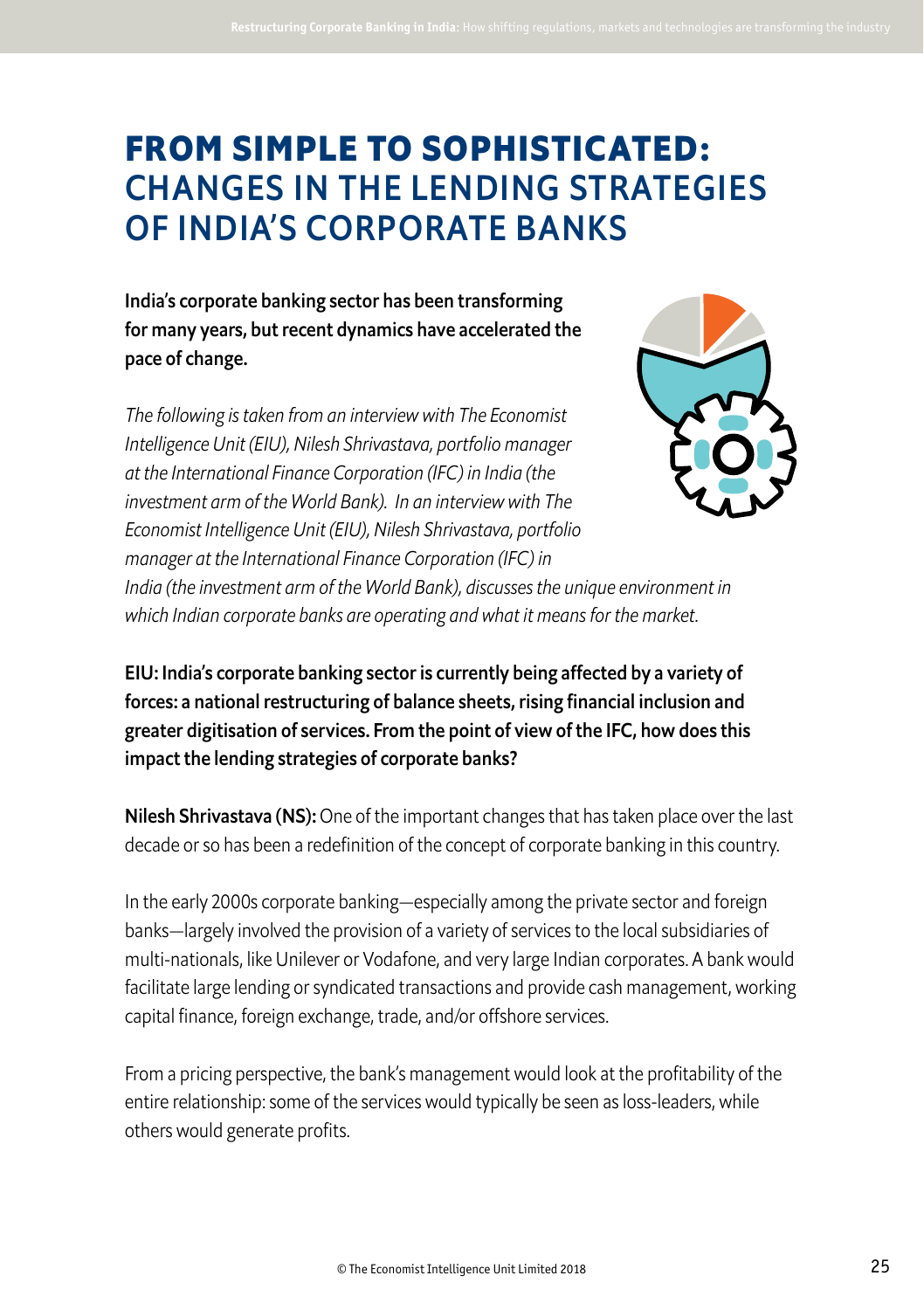The downscaling of corporate banking began from the mid-2000s. Many foreign and Indian banks opened what they called their small and medium enterprise (SME) units and began catering to mid-sized Indian corporates. At first, these clients were brought on board primarily for large lending services, but their banking relationships soon expanded. The credit gap and the opportunity in the SME space were significant factors that allowed banks flexibility to enter the space based on their comfort and risk profile.



### EIU: How has this expansion in the client base changed the corporate banking industry?

NS: In India, as in the rest of the world, there has been a commoditisation of pricing and services in the traditional corporate and institutional banking segment. In this environment, international or global banks initially had an advantage relative to Indian banks. This is because global banks had slightly greater access to global networks, the benefits of ofshore business centres in Singapore and elsewhere, and better links with trade/correspondent banks. Therefore, when Indian corporates expanded regionally or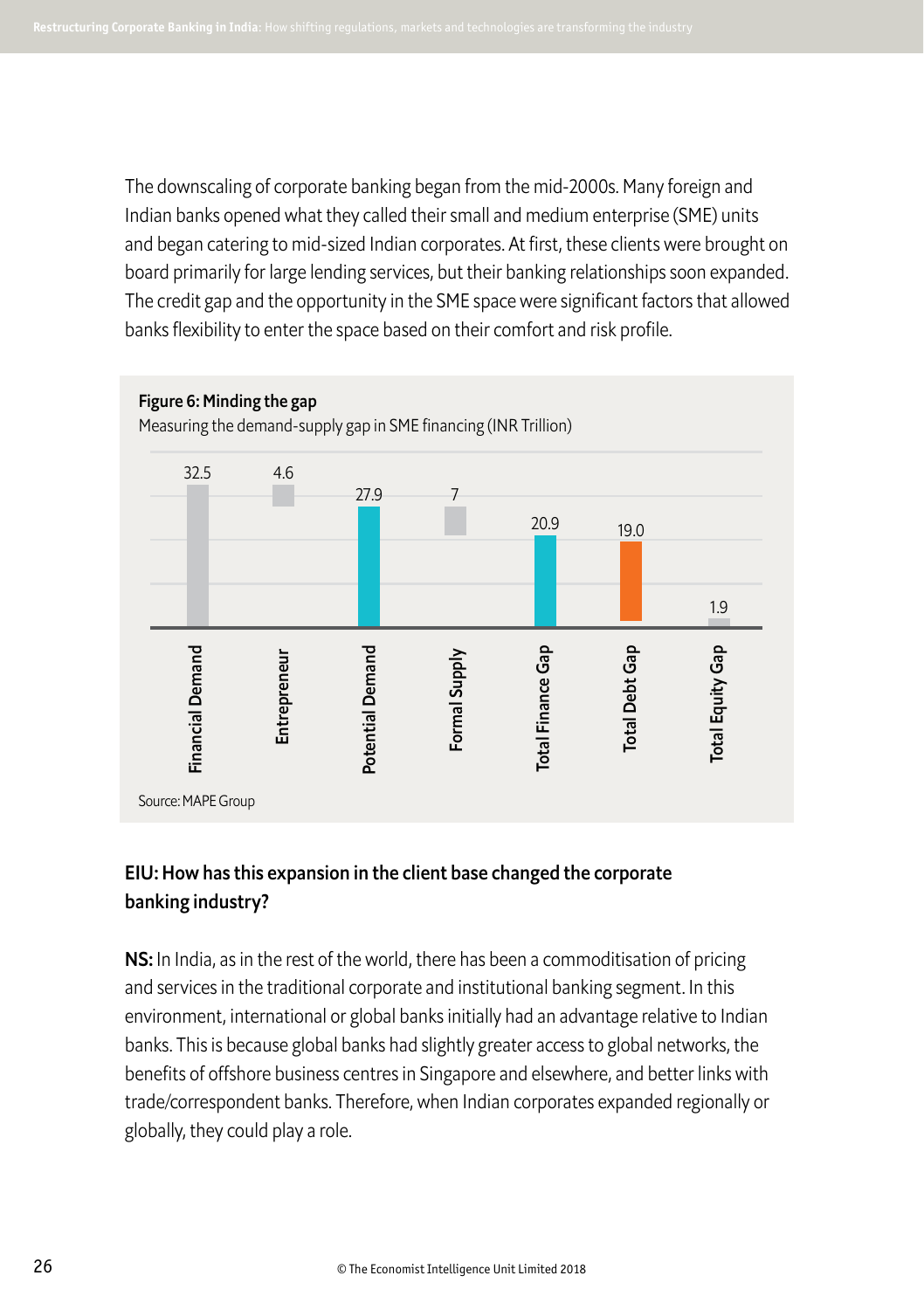However, Indian banks, especially private-sector banks, responded by moving relatively quickly away from the top ten to 20 corporate names and into the larger Indian corporate and SME markets. This has corresponded with rising sophistication among Indian corporates; as they have grown to take more risks, they have also bulked up their balance sheets substantially.

Indian private-sector banks have learned how to work with these SMEs, particularly in the way they assess their creditworthiness. For SMEs, the analysis must be much more cash-flow driven and must include information from cash management/trade and other transaction-related services. It must include an understanding of where a company is in the business cycle and where it is in the entire value chain in the market in which it works. This process has not been linear and there have been phases—where banks became aggressive, bore some losses, retreated and then again became aggressive as credit understanding and systems improved.

Banks are going much deeper into the vendor/dealer supply chains and ecosystems of their large corporate clients as well. Earlier, companies were not so focused on their supply chains but banks are now much more integrated into their clients' ecosystems. Even among IFC's clients, we are seeing newer banks like AU Small Finance Bank moving actively across the SME space, trying to provide them with holistic banking solutions.

This growing level of sophistication is driving new opportunities for the corporate banking sector, but it also adds new costs and need for technology. Greater complexity and personalisation of services means banks need to invest more in technology and relationships management.

### EIU: Given the pricing and other market pressures, how are Indian banks growing their profits?

Relative to traditional corporate banking, the profitability—in terms of return on equity (ROE) and other metrics for banks—is a lot higher when working with SMEs and mid-sized corporates. This is true even after allowing for the higher risks, which we are seeing the more successful banks in the space deliver. For large corporate clients—while transaction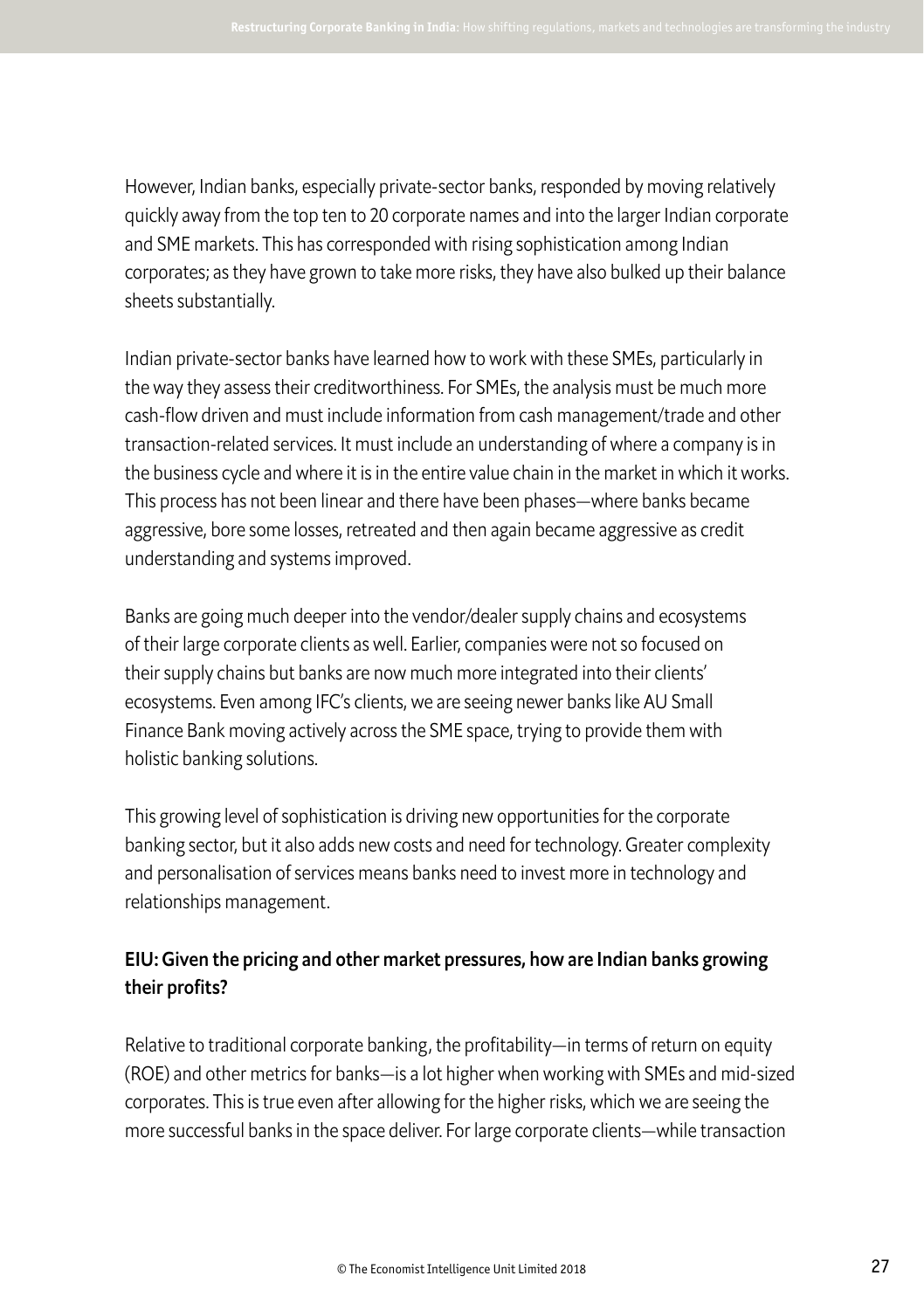specific profitability is very low—those banks that can deliver services across supply chains or geographies are still able to make decent returns.

Profitability is something that top managements in many banks are very focused on these days. Most private-sector banks are publicly listed with investors who seek a certain ROE and employees with share ownership programmes. These programmes play an important role in compensation of the senior staf.

I'd add, however, that opportunity is not spread evenly across all banks. Traditionally, the public-sector banks have had a market share of about 70% in the Indian banking space. Their ability to expand their activities with SMEs and in the mid-market space has been constrained by limits on their capital and non-performing loans, a problem that has been widely publicised.

In the meantime, there is emerging competition from the new and specialist banks. They are starting from a zero base, and are not held back by legacy technology. Through greater digitisation and speed, they are going deeper into several market segments, both creating new markets and gradually taking market share.

### EIU: You are painting a picture where the banks are dynamic and not conservative in terms of lending.

NS: A decade ago, I would have agreed with the proposition that India's banks were overly cautious in their lending. Now, I would say that the private-sector banks are more advanced, and have shifted away from a traditional situation where some 70% of their loan book came from lending to large corporates to one where the figure is going below 50% or less. There are ongoing challenges and phases where corporate banking becomes less or more risky, but the trend is clearly to expand the lending book and services well beyond traditional corporate banking to large corporates.

The remainder of the bank balance sheet does not just include lending to and providing services to SMEs. It also includes the whole gamut of retail services, ranging from credit cards and consumer finance for mass affluent customers to basic payments for first-time users of financial services.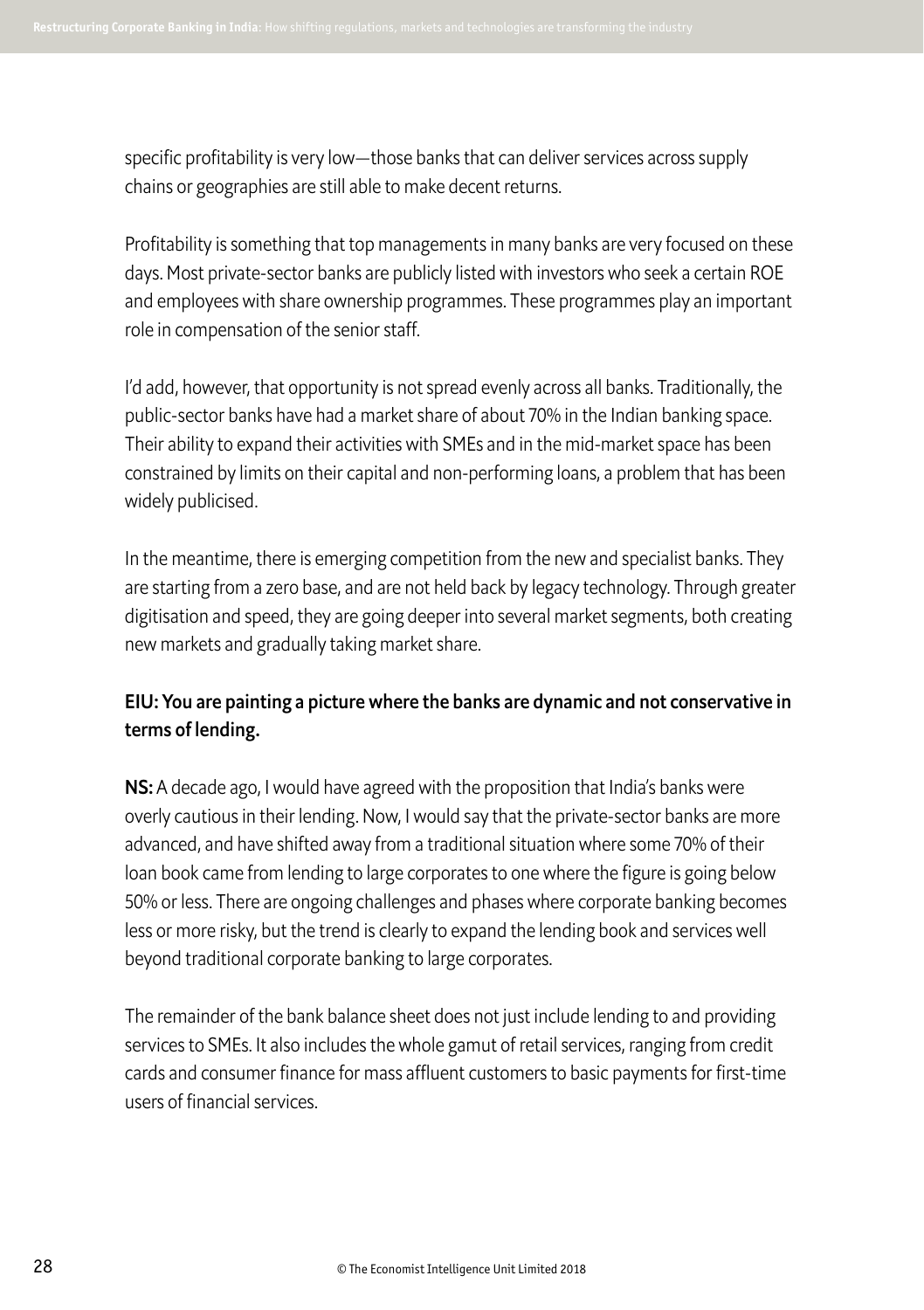

#### Figure 7: Shifting tides

Percentage changes in the balance of lending between corporates and SMEs by month

Initiatives such as Aadhar—the issuance of a unique biometric-based identity to each Indian resident—and the development over recent years of credit bureaus means that it is getting easier for banks to get to know customers who were outside their reach and extend banking services to them. In the meantime, digitisation is reducing the cost of reaching out to customers who are geographically distant from any physical branch of the bank.

The result is, as we know, a massive transformation in retail banking in this country. Strictly speaking, this falls outside a discussion of the interaction between banks and corporate or SME clients. In practice, it is an important issue and impacts banks on two fronts. One, it's getting easier to reach out and assess retail and SME clients and, second, profitability considerations are shifting balance sheets in favour of the retail/SME segment unless a bank has a specific USP(unique selling point) like international reach or product capability.

Source: Haver Analytics, Reserve Bank of India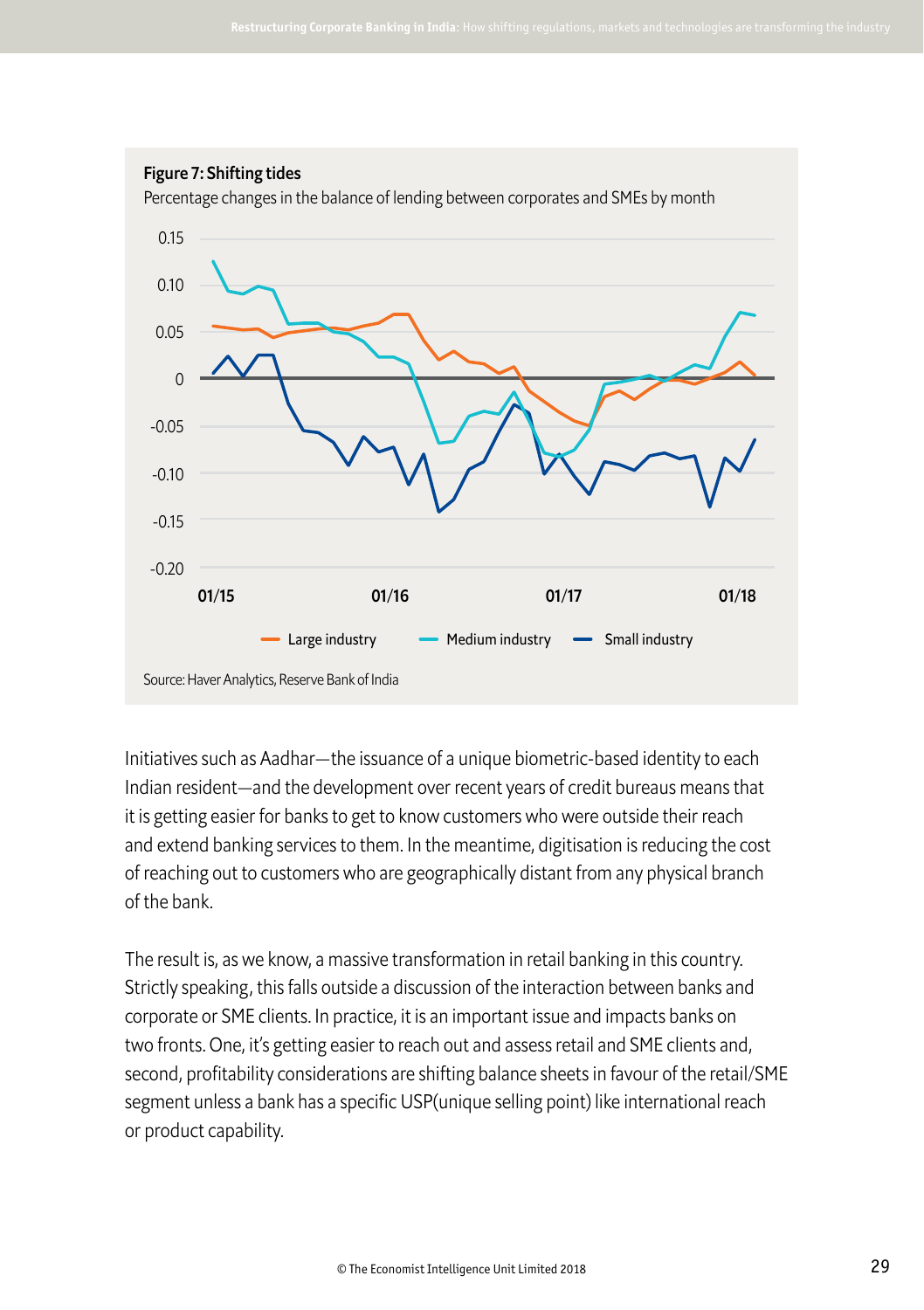I would add that all this change is becoming possible because the Indian private-sector banks collectively are well advanced in terms of their usage of technology—both at the bank level as well as in the ecosystem. Those banks that lag on technology are clearly starting to lag on the business front too.

#### EIU: Do you see major limitations for the Indian banks?

NS: One challenge is that the Indian banks do not yet have scale in a global context. According to S&P, there was only one Indian bank among the 100 largest worldwide in terms of assets in 2016: the State Bank of India.

This challenge may be related to another challenge. Indian banks have historically not been particularly adept at international expansion. Some Indian banks have made tactical acquisitions outside India—purchasing wealth management businesses in London, for instance, or focusing on the NRI client base. However, none of the Indian banks have expanded outside the country by way of large-scale acquisitions in the way that Santander, HSBC or Citibank have.

### EIU: What role in corporate financing is being played by the debt capital markets?

NS: The Ministry of Finance envisages that debt capital markets (DCM) should be able to meet at least 25% of all corporate financing needs going forward. It makes sense for domestic pension funds, insurance companies, mutual funds and other financial institutions to be involved with corporate funding through DCMs, expanding investment opportunities for them too.

Experience in other countries shows that DCMs provide much greater opportunities in terms of tenor, rates and terms than bank lending. Arguably the banks are made stronger by competition from DCMs. It forces them to become more innovative. The current developments in the DCM space are positive, but clearly there is a long way to go.

In India, the IFC has encouraged the development of DCMs through issuing Masala bonds. These are rupee-denominated securities that are held by foreign investors. It is encouraging for us that after our first transaction, other market participants have actively adopted it.